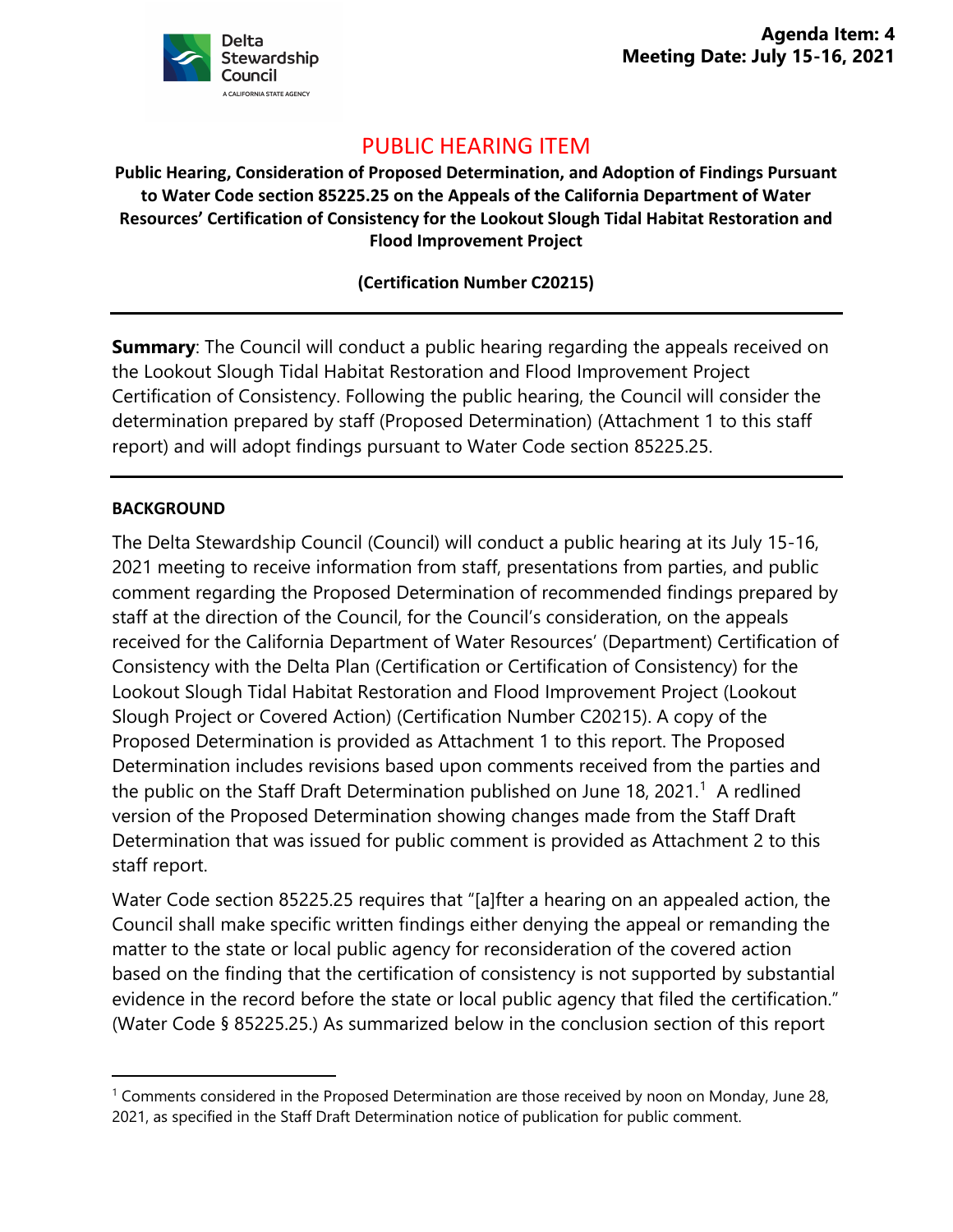and set forth in detail in the attached Proposed Determination, *staff recommends that, pursuant to Water Code section 85225.25, the Council:*

- 1. *Adopt the Proposed Determination and the findings contained therein; and*
- 2. *remand the matter, in part, to the Department for reconsideration on the issues recommended for remand under Delta Plan policies G P1(b)(3) and DP P2 as set forth in the Proposed Determination; and*
- 3. *deny the appeals, in part, on the issues recommended for denial as set forth in the Proposed Determination; and*
- 4. *dismiss the appeals on the issues recommended for dismissal as set forth in the Proposed Determination.*

The Council may make the findings required by Water Code Section 85225.25 by taking action to adopt the Proposed Determination as presented or as modified by the Council following the hearing, or by not adopting the Proposed Determination and making separate findings. The Proposed Determination recommends denying or dismissing the appeals on most issues. The Proposed Determination recommends remand on certain G P1(b)(3) and DP P2 issues related to recreation. If, upon remand, the Department chooses to proceed with the Covered Action as modified to respond to the findings of the Council, the Department would be required to submit a revised certification of consistency to address the findings identified for remand by the Council, prior to proceeding with the action.

This report provides an overview of the Council's covered action authority and the certification and appeals process. It then summarizes the Covered Action, the process and analysis completed by Council staff that led to the staff recommendations in the Proposed Determination, and the issues and findings discussed in the Proposed Determination.

### **DELTA REFORM ACT, DELTA PLAN, AND COVERED ACTION AUTHORITY**

The Delta Reform Act of 2009 charges the Delta Stewardship Council (Council) with implementing the Delta Plan. (Water Code section 85204.) As part of this charge, the Council has appellate authority to ensure that certain agency actions ("covered actions") in the Sacramento-San Joaquin River Delta and Suisun Marsh (Delta) are consistent with the Delta Plan. (Water Code section 85225.10.) An agency undertaking a covered action in the Delta (defined in Water Code section 85057.5) must submit to the Council a written certification of consistency with detailed findings as to whether the covered action is consistent with the Delta Plan. (Water Code section 85225.)

Any person who claims that a proposed covered action is inconsistent with the Delta Plan and, as a result of that inconsistency, the action will have a significant adverse impact on the achievement of one or both of the coequal goals or implementation of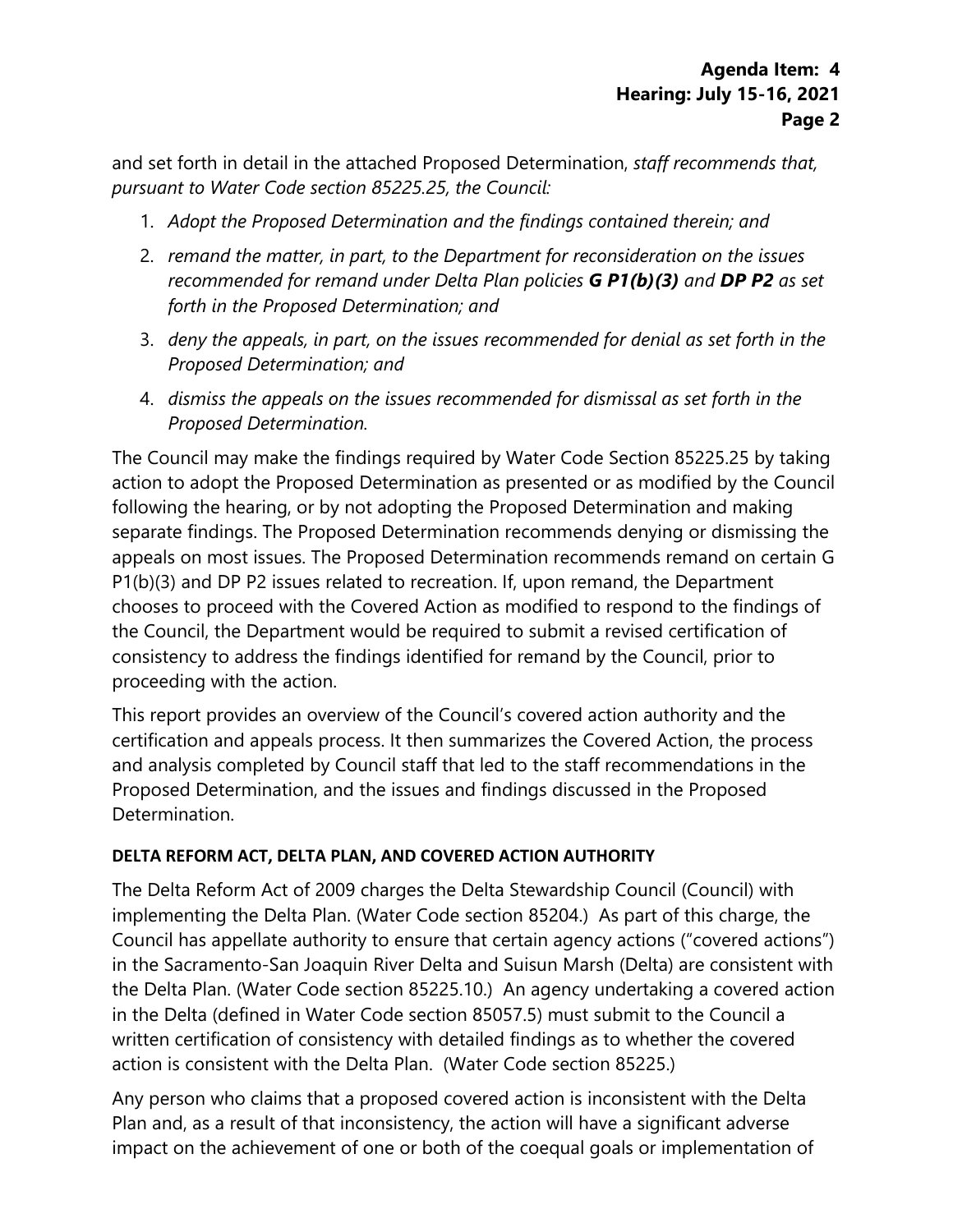government-sponsored flood control programs to reduce risks to people and property in the Delta, may appeal the certification of consistency no later than 30 days after the submission of a certification of consistency to the Council. (Water Code sections 85225.10 and 85225.15.)

### **CERTIFICATION AND APPEALS TIMELINE**

The Delta Reform Act establishes a process for State and local public agencies to follow when determining whether a project is a covered action, as well as a process for submitting a certification of consistency with detailed findings to the Council. As part of this process, Department and Council staff conducted early consultation meetings for the Lookout Slough Project. (See Water Code section 85225.5.) On February 11, 2021, the Department ended the early consultation process and posted a draft copy of the Certification on its website for a 10-day public review period. On February 22, 2021, the Department electronically submitted the Certification to the Council on its covered actions website. The Council notified interested parties on its listserv that the Certification was submitted and posted a copy of the notice on its webpage.

The Council received four appeals of the Lookout Slough Project Certification, which staff deemed filed on March 24, 2021. (See Council Administrative Procedures Governing Appeals [Appeals Procedures] section 7.) The Council established ex parte communication restrictions on the same day. The Department submitted its record for these proceedings and certified the record as complete on April 5, 2021. (Appeals Procedures section 4(b).)

Water Code section 85225.20 requires the Council to conduct a hearing on appeals within 60 days of the date of filing and to make a decision on the appeals within 60 days of the hearing. The Council issued a Notice of Public Hearing on April 8, 2021. On April 19, 2021, the Council issued a Supplement to the Notice of Public Hearing, containing questions to the Department and parties submitting appeals (Appellants). The questions were intended to help the parties focus on specific substantial evidence in the record supporting their arguments, as required by the Council's Appeals Procedures. The Council then conducted a two-day noticed public hearing on the appeals during its regular meeting on May 20 - 21, 2021.

At the hearing, the Department, Appellants, and the Delta Protection Commission (Commission) made presentations to the Council, and members of the public provided written and/or oral statements regarding the Certification and appeals and responded to questions from Councilmembers and Council staff. Oral statements at the hearing and written responses received by June 1, 2021, were considered and incorporated as applicable in the Staff Draft Determination released on June 18, 2021, for comments from the parties and the public. Input received on the Staff Draft Determination in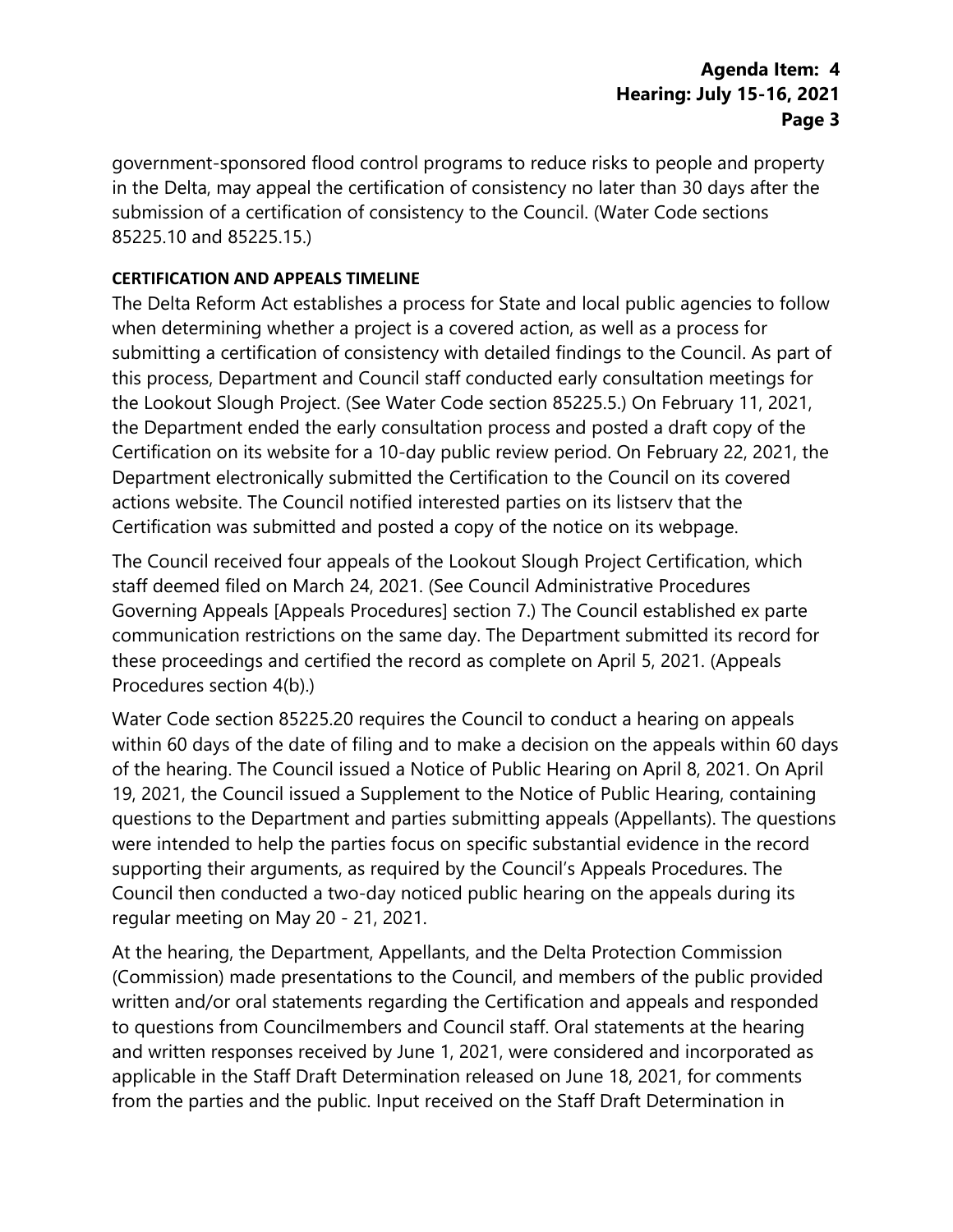written comments from the parties and the public<sup>[2](#page-3-0)</sup> has been considered and incorporated as applicable in the Proposed Determination (Attachment 1) presented for Council consideration and action following today's hearing. Attachment 2 to this staff report is a redlined version of the Proposed Determination that shows changes from the Staff Draft Determination released on June 18, 2021.

All comments on the Staff Draft Determination received by noon, Monday, June 28, 2021, as specified in the June 18, 2021 publication notice for the Staff Draft Determination, were considered in preparation of the Proposed Determination. Ensuing revisions are part of the Proposed Determination and shown as tracked changes in the redline version included as Attachment 2 to this staff report. Comments not addressed in the Proposed Determination were considered but would not alter the analysis or findings.

### **PROJECT PURPOSE AND DESCRIPTION**

According to the Certification, the Lookout Slough Project is a proposed multi-benefit covered action that would restore approximately 3,165 acres of tidal wetland habitat and create over 40,000 acre-feet of transitory flood storage in the Cache Slough Complex within Solano County adjacent to the Yolo Bypass (See Figure 1).

The Certification states that the tidal wetland habitat restoration is intended to provide rearing habitat for Delta Smelt and salmonids, provide potential spawning habitat for Delta Smelt, create habitat conditions for other aquatic and terrestrial wetlanddependent species, and increase food availability for Delta Smelt and other "Target Protected Fish Species" (Certification, p. 2).

In addition, the Certification states that the covered action is intended to increase flood storage and conveyance, increase the resilience of levees and reduce flood risk in a manner "consistent with the Central Valley Flood Protection Plan, which calls for multibenefit projects that expand the Yolo Bypass while incorporating ecosystem-enhancing features" (Certification, p. 2).

<span id="page-3-0"></span> $2$  Comments considered in the Proposed Determination are those received by noon, Monday, June 28, 2021, as specified in the June 18, 2021 publication notice for the Staff Draft Determination.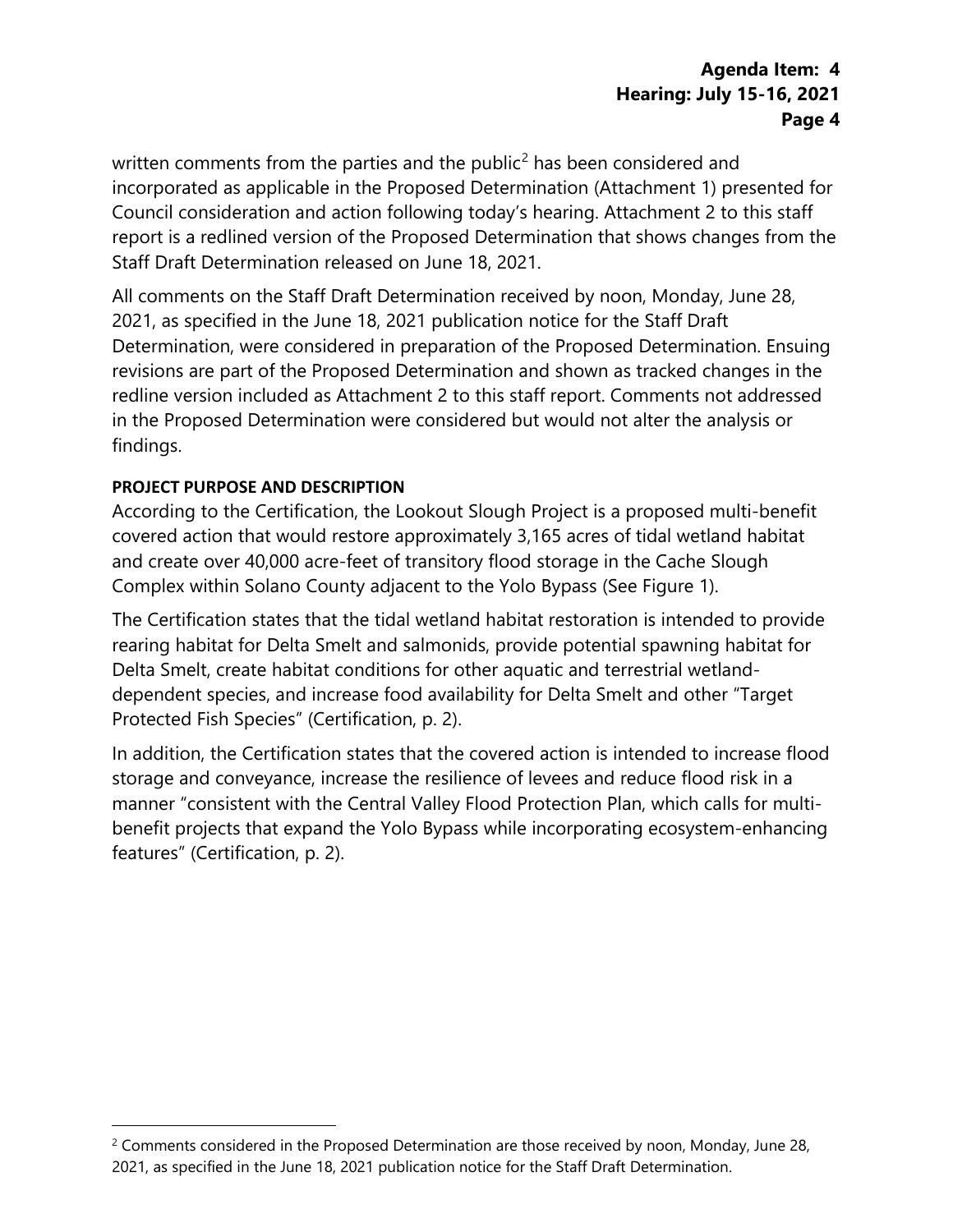

### **FIGURE 1: COVERED ACTION LOCATION**

Source: Draft EIR, Certification Record LOS.4.00001, p. III-4

According to the Certification, the covered action is necessary to partially fulfill tidal habitat restoration requirements under the 2008 U.S. Fish and Wildlife Service (USFWS) Delta Smelt Biological Opinion on the Coordinated Operations of the federal Central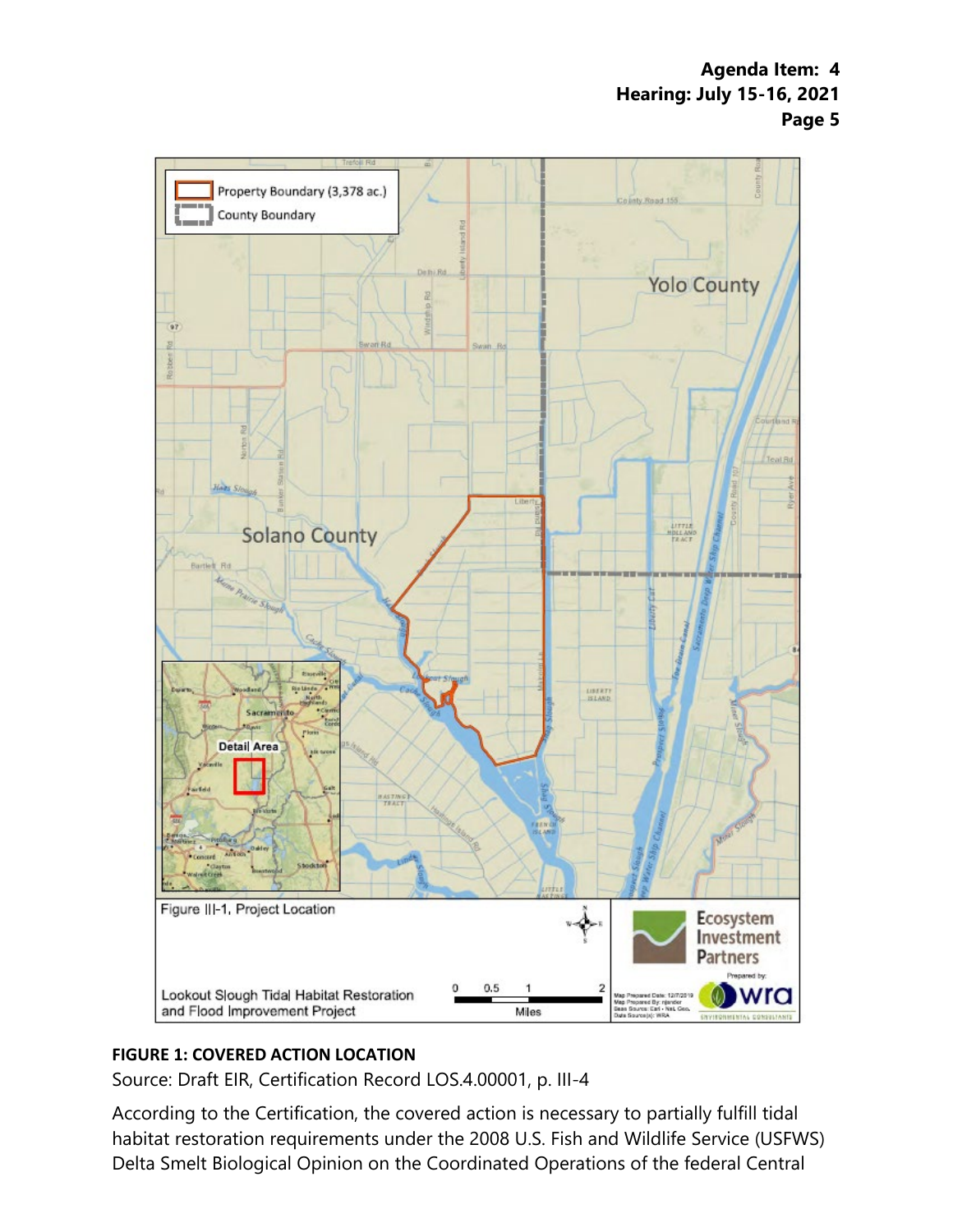Valley Project and the State Water Project (2008 USFWS BiOp), the 2009 National Marine Fisheries Service (NMFS) Biological Opinion and Conference Opinion on the Long-Term Operation of the Central Valley Project and the State Water Project (2009 NMFS BiOp), and Condition 9.1.1 of the Incidental Take Permit for Long-Term Operation of the State Water Project in the Sacramento-San Joaquin Delta (2020 LTO ITP) (Certification, pp. 2-3).

The covered action site is located on three properties: the Bowlsbey Property, the Liberty Farms Property, and the Vogel Property (Certification, p. 3). These properties are currently used for irrigated pasture, recreation, and seasonal grazing respectively.

According to the Certification, the covered action would include a variety of levee modifications at the edges of the site and grading of the topography on the landside of the levees. (See Figure 2) The Shag Slough Levee would be breached to allow for tidal inundation of the site, to create the conditions necessary for tidal wetland restoration (Certification, p. 2). The Shag Slough levee is currently part of the State Plan of Flood Control (SPFC) and the Yolo Bypass West levee system (Certification, p. 3). Under the covered action, the Shag Slough levee would be lowered at two locations to allow for tidal inundation and for floodwaters from the Yolo Bypass to be conveyed and stored on the site (Certification, p. 2). A new setback levee would be constructed at the western edge of the covered action site, along Duck Slough, using borrow material from site regrading and levee degradation (Certification, p. 2). The Duck Slough Setback Levee would become part of the SPFC and the Yolo Bypass West Levee System (Certification, p. 3).

According to the Certification, the covered action would modify the levee on the northeast bank of Cache Slough and Haas Slough to prevent high-flow events that inundate the site from raising water surface elevations in Cache Slough (Certification, p. 3). The post-project condition is referred to as the Cache/Hass Slough Training Levee. The modifications would include lowering the height of the levee to reduce subsidence, widening the base and crown of the levee to increase slope stability and improve maintenance access, and installing rock and vegetation on the slopes for erosion protection (Certification Attachment 17 – Draft Environmental Impact Report [EIR], Chapter 3, p. III-39). The Vogel levee would be breached to allow for tidal inundation on the Vogel Property (Certification, p. 2).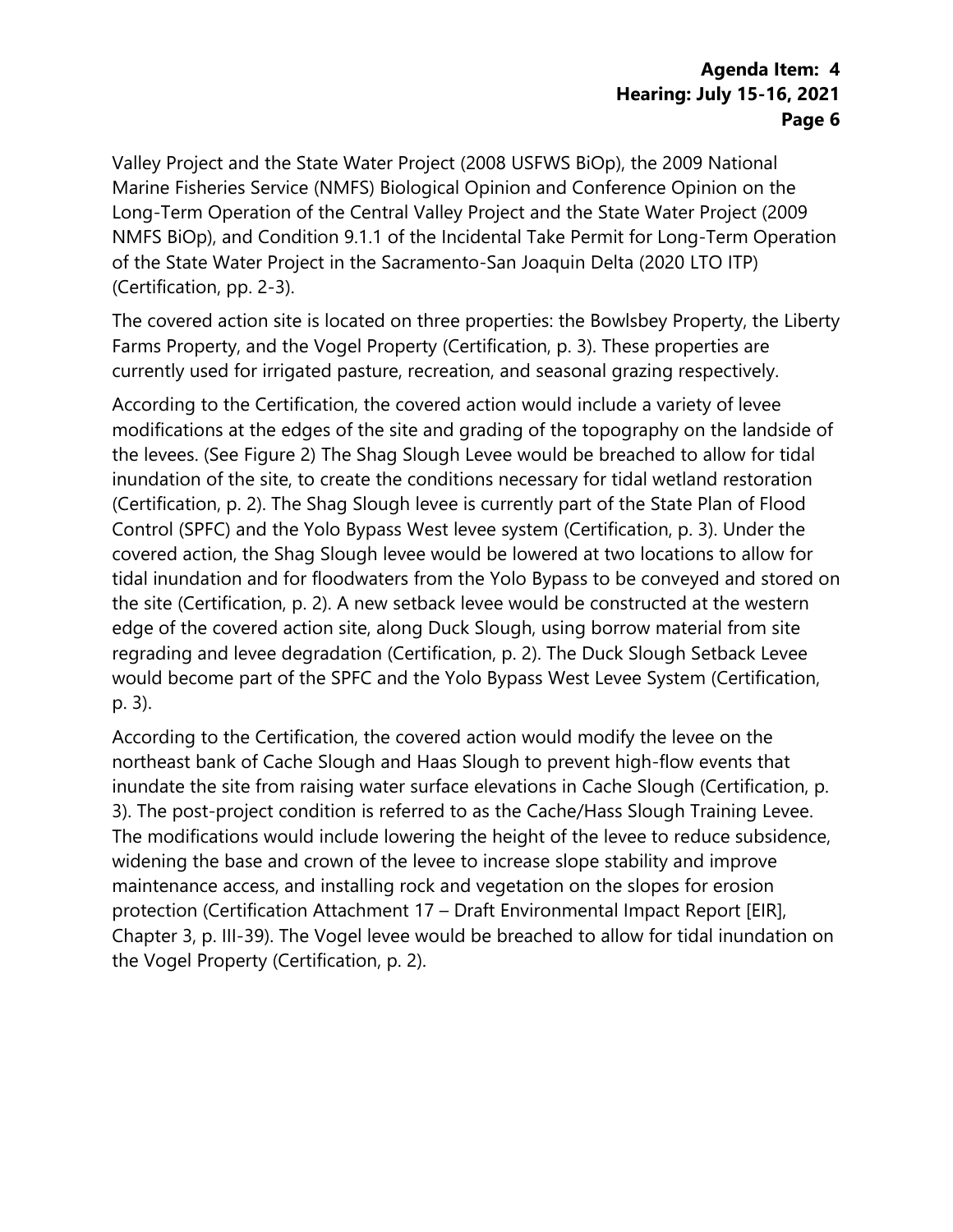

### **FIGURE 2. PROPOSED HABITAT CONCEPT**

Source: [Draft EIR, Certification Record LOS.4.00001,](https://coveredactions.deltacouncil.ca.gov/services/download.ashx?u=ea88d3d9-bf11-4036-b046-0d3cf3a37be4) p. III-31

The Department anticipates completing the covered action by April 2024. The total estimated cost is \$120,000,000 (Certification, p. 3).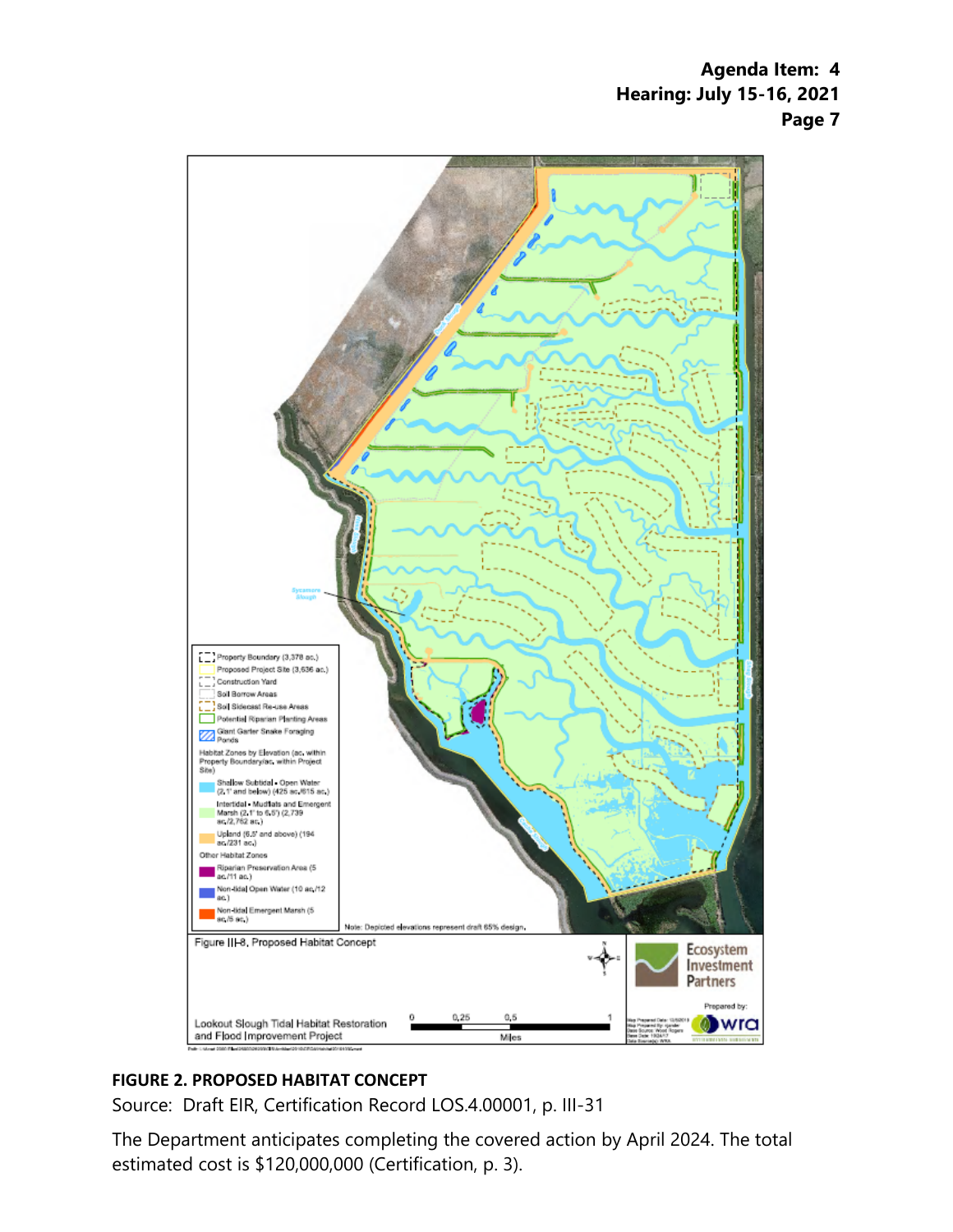#### **CERTIFICATION OF CONSISTENCY**

The Department submitted the Certification to the Council via its online system on February 22, 2021, where it remains publicly posted:

# [https://coveredactions.deltacouncil.ca.gov/profile\\_summary.aspx?c=ba3c59bf-e359-](https://coveredactions.deltacouncil.ca.gov/profile_summary.aspx?c=ba3c59bf-e359-49f7-b866-60fa781325d0) [49f7-b866-60fa781325d0](https://coveredactions.deltacouncil.ca.gov/profile_summary.aspx?c=ba3c59bf-e359-49f7-b866-60fa781325d0)

The Department's Certification provides background and descriptive information about the project and offers an overview of the Department's detailed findings pertaining to the consistency of the Lookout Slough Project with the Delta Plan. In the Certification, the Department made findings regarding consistency with the Delta Plan regulatory policies as identified in Table 1. The Certification cites portions of the record that the Department offers as demonstrating substantial evidence in support of the Certification.

### **TABLE 1: DEPARTMENT OF WATER RESOURCES' CONSISTENCY FINDINGS BY DELTA PLAN REGULATORY POLICY**

| <b>Delta Plan Policy</b>                               | <b>Policy Title</b>                          | <b>Department's</b><br><b>Finding</b> |  |
|--------------------------------------------------------|----------------------------------------------|---------------------------------------|--|
| G P1 (b)(1)                                            | Detailed Findings to Establish Consistency   | Not Applicable                        |  |
| (Cal. Code Regs., tit. 23, § 5002,<br>subdiv. $(b)(1)$ | with the Delta Plan (Coequal Goals)          |                                       |  |
| G P1 (b)(2)                                            | Detailed Findings to Establish Consistency   | Consistent                            |  |
| (Cal. Code Regs., tit. 23, § 5002,<br>subdiv. $(b)(2)$ | with the Delta Plan (Mitigation Measures)    |                                       |  |
| G P1 (b)(3)                                            | Detailed Findings to Establish Consistency   |                                       |  |
| (Cal. Code Regs., tit. 23, § 5002,                     | with the Delta Plan (Best Available Science) | Consistent                            |  |
| subdiv. $(b)(3)$                                       |                                              |                                       |  |
| G P1 (b)(4)                                            | Detailed Findings to Establish Consistency   |                                       |  |
| (Cal. Code Regs., tit. 23, § 5002,                     | with the Delta Plan (Adaptive Management)    | Consistent                            |  |
| subdiv. $(b)(4)$                                       |                                              |                                       |  |
| WR <sub>P1</sub>                                       | Reduce Reliance on the Delta through         | Not Applicable                        |  |
| (Cal. Code Regs., tit. 23, § 5003)                     | Improved Regional Water Self-Reliance        |                                       |  |
| WR P <sub>2</sub>                                      | Transparency in Water Contracting            | Not Applicable                        |  |
| (Cal. Code Regs., tit. 23, § 5004)                     |                                              |                                       |  |
| <b>ER P1</b>                                           | Delta Flow Objectives                        | Not Applicable                        |  |
| (Cal. Code Regs., tit. 23, § 5005)                     |                                              |                                       |  |
| ER <sub>P2</sub>                                       | Restore Habitats at Appropriate Elevations   | Consistent                            |  |
| (Cal. Code Regs., tit. 23, § 5006)                     |                                              |                                       |  |
| ER <sub>P3</sub>                                       | Protect Opportunities to Restore Habitat     | Consistent                            |  |
| (Cal. Code Regs., tit. 23, § 5007)                     |                                              |                                       |  |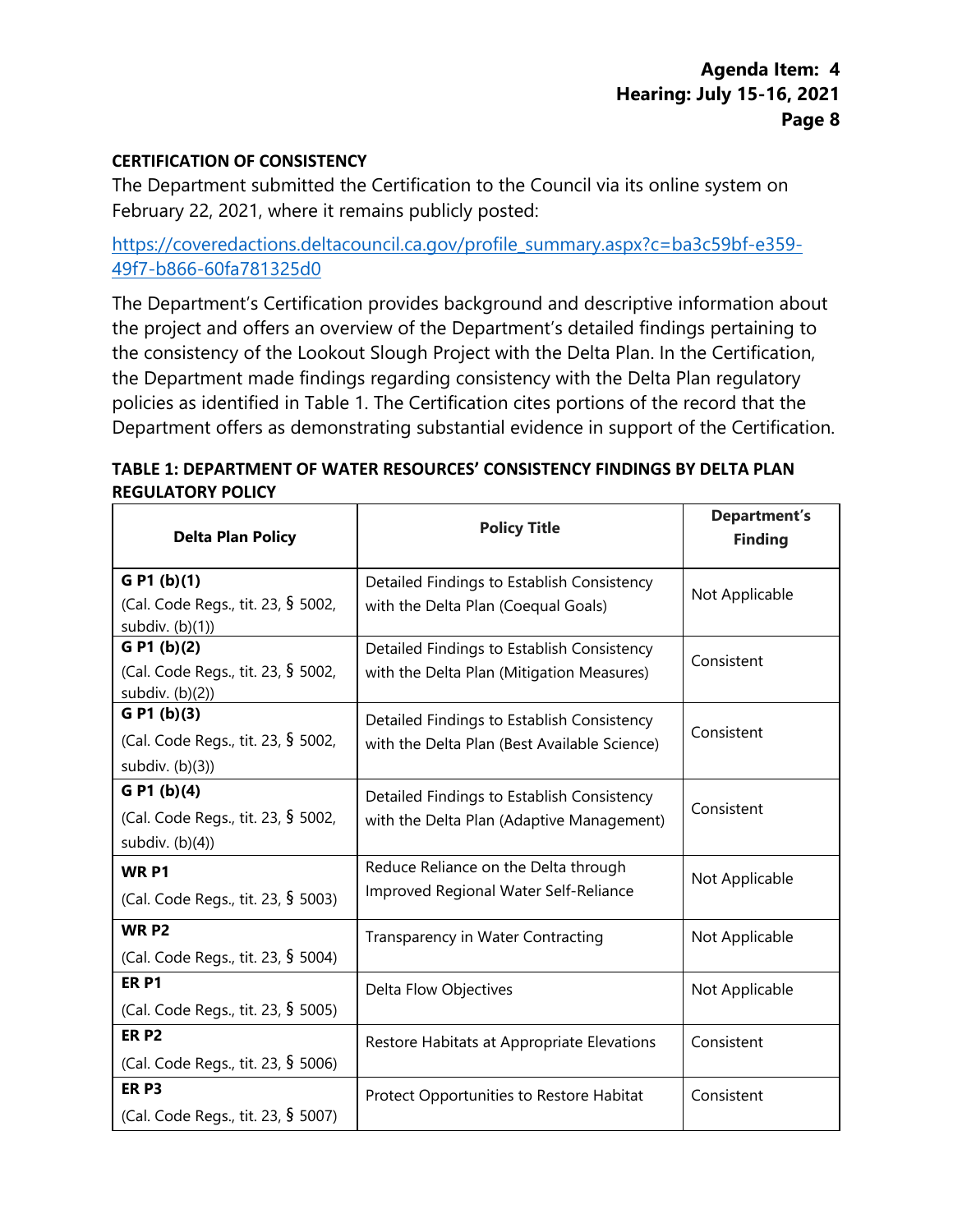| <b>Delta Plan Policy</b>           | <b>Policy Title</b>                          | <b>Department's</b><br><b>Finding</b> |  |
|------------------------------------|----------------------------------------------|---------------------------------------|--|
| <b>ER P4</b>                       | Expand Floodplains and Riparian Habitats in  | Consistent                            |  |
| (Cal. Code Regs., tit. 23, § 5008) | Levee Projects                               |                                       |  |
| <b>ER P5</b>                       | Avoid Introductions of and Habitat           |                                       |  |
|                                    | Improvements for Invasive Nonnative          | Not Applicable                        |  |
| (Cal. Code Regs., tit. 23, § 5009) | Species                                      |                                       |  |
| DP <sub>P1</sub>                   | Locate New Urban Development Wisely          | Not Applicable                        |  |
| (Cal. Code Regs., tit. 23, § 5010) |                                              |                                       |  |
| DP <sub>P2</sub>                   | Respect Local Land Use When Siting Water     | Consistent                            |  |
| (Cal. Code Regs., tit. 23, § 5011) | or Flood Facilities or Restoring Habitats    |                                       |  |
| <b>RRP1</b>                        | Prioritization of State Investments in Delta | Consistent                            |  |
| (Cal. Code Regs., tit. 23, § 5012) | Levees and Risk Reduction                    |                                       |  |
| <b>RRP2</b>                        | Require Flood Protection for Residential     | Not Applicable                        |  |
| (Cal. Code Regs., tit. 23, § 5013) | Development in Rural Areas                   |                                       |  |
| <b>RRP3</b>                        | Protect Floodways                            | Consistent                            |  |
| (Cal. Code Regs., tit. 23, § 5014) |                                              |                                       |  |
| <b>RR P4</b>                       | <b>Floodplain Protection</b>                 | Consistent                            |  |
| (Cal. Code Regs., tit. 23, § 5015) |                                              |                                       |  |

### **APPEALS**

The Council received four timely<sup>[3](#page-8-0)</sup> appeals from the following parties:

- C20215-A1 Liberty Island Access (LIA)
- C20215-A2 Solano County Water Agency (SCWA)
- C20215-A3 Reclamation Districts 2060 & 2068 (Districts)
- C20215-A4 Central Delta Water Agency (CDWA)

Table 2 identifies the Delta Plan policies substantively appealed by the Appellants, one of which, **G P1(b)**, has four subdivisions. For clarity of analysis, the challenges under the four G P1 subdivisions are treated as individual Delta Plan policy challenges (i.e., as if a total of 11, rather than eight, Delta Plan policies are implicated). To the extent possible, Council staff have consolidated similar issues and contentions presented by Appellants.

<span id="page-8-0"></span><sup>&</sup>lt;sup>3</sup> The appeals were deemed filed on March 24, 2021, pursuant to Section 7 of the Council's Administrative Procedures Governing Appeals available at [https://deltacouncil.ca.gov/pdf/delta-plan/regulations/2020-](https://deltacouncil.ca.gov/pdf/delta-plan/regulations/2020-05-08-appeals-procedures.pdf) [05-08-appeals-procedures.pdf](https://deltacouncil.ca.gov/pdf/delta-plan/regulations/2020-05-08-appeals-procedures.pdf)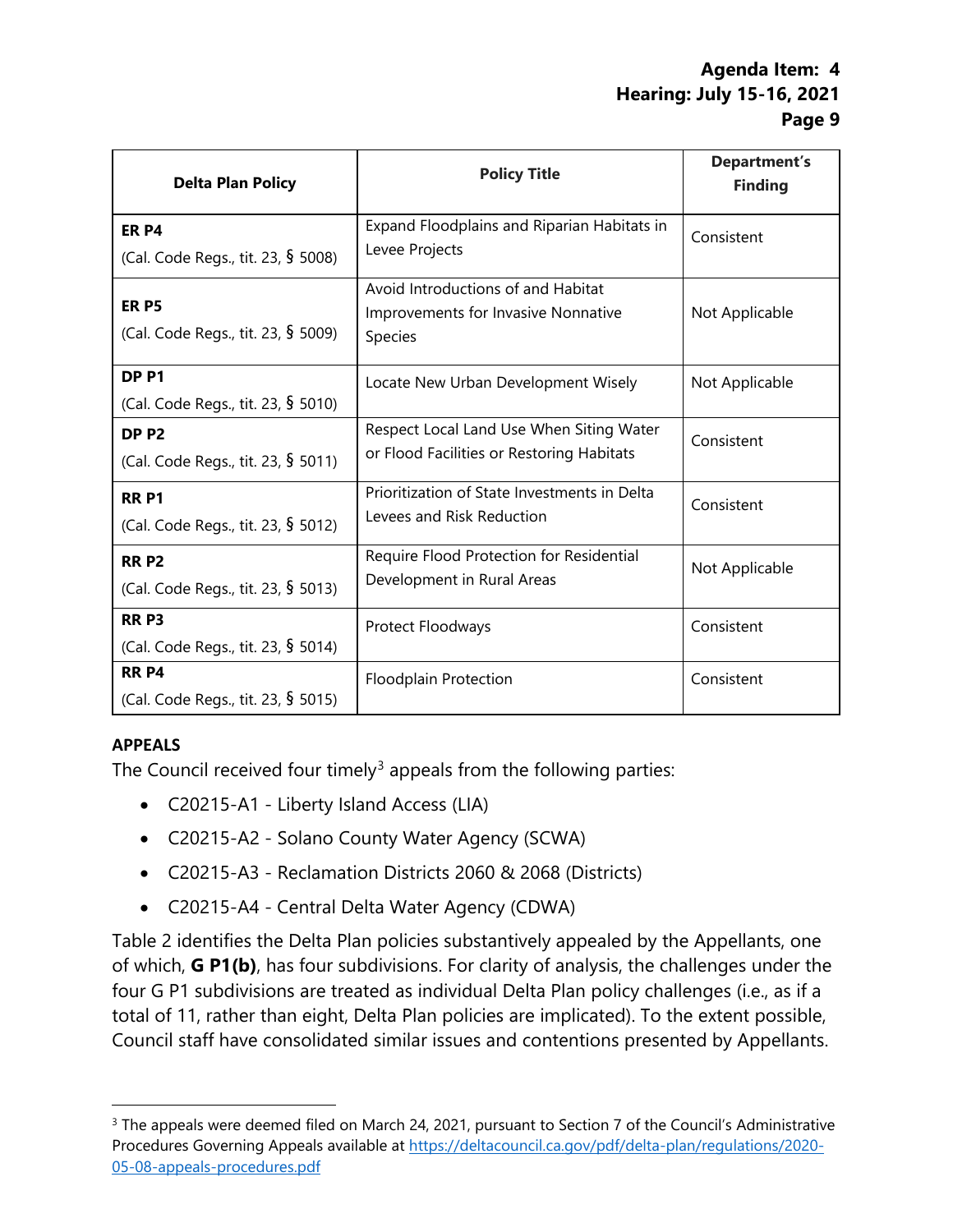#### **TABLE 2: APPELLANTS AND DELTA PLAN POLICIES APPEALED**

| <b>Appealed Policies</b>                                                                                                                 | <b>LIA</b>  | <b>SCWA</b> | <b>Districts</b> | <b>CDWA</b> |
|------------------------------------------------------------------------------------------------------------------------------------------|-------------|-------------|------------------|-------------|
| G P1(b)(1) (Cal. Code Regs., tit. 23, § 5002,<br>subdiv. $(b)(1)$<br>Coequal Goals                                                       |             | X           | X                |             |
| G P(1)(b)(2) (Cal. Code Regs., tit. 23, § 5002,<br>subdiv. (b)(2))<br><b>Mitigation Measures</b>                                         | X           | X           | X                |             |
| G P(1)(b)(3) (Cal. Code Regs., tit. 23, § 5002,<br>subdiv. $(b)(3)$<br><b>Best Available Science</b>                                     | Χ           | X           | X                | X           |
| G P1(b)(4) (Cal. Code Regs., tit. 23, § 5002,<br>subdiv. $(b)(4)$<br><b>Adaptive Management</b>                                          |             | X           | X                |             |
| <b>WR P1</b> (Cal. Code Regs., tit. 23, § 5003)<br>Reduce Reliance on the Delta through Improved<br>Regional Water Self-Reliance         |             |             |                  | X           |
| <b>WR P2</b> (Cal. Code Regs., tit. 23, § 5004)<br>Transparency in Water Contracting                                                     |             | X           |                  |             |
| <b>ER P1</b> (Cal. Code Regs., tit. 23, § 5005)<br>Delta Flow Objectives                                                                 |             |             |                  | X           |
| ER P2 (Cal. Code Regs., tit. 23, § 5006)<br>Restore Habitats at Appropriate Elevations                                                   |             |             |                  | X           |
| <b>ER P5</b> (Cal. Code Regs., tit. 23, § 5009)<br>Avoid Introductions of and Habitat for Invasive<br>Nonnative Species                  |             | $\mathsf X$ | X                | X           |
| <b>DP P2</b> (Cal. Code Regs., tit. 23, § 5011)<br>Respect Local Land Use When Siting Water or<br>Flood Facilities or Restoring Habitats | $\mathsf X$ | X           | X                | X           |
| <b>RR P1</b> (Cal. Code Regs., tit. 23, § 5012)<br>Prioritization of State Investments in Delta Levees<br>and Risk Reduction             |             | X           | X                | X           |

The appeals are available on the Council's website at:

[https://coveredactions.deltacouncil.ca.gov/profile\\_summary.aspx?c=ba3c59bf-e359-](https://coveredactions.deltacouncil.ca.gov/profile_summary.aspx?c=ba3c59bf-e359-49f7-b866-60fa781325d0) [49f7-b866-60fa781325d0.](https://coveredactions.deltacouncil.ca.gov/profile_summary.aspx?c=ba3c59bf-e359-49f7-b866-60fa781325d0) 

#### *Standard of Review*

In a covered action appeal, the question before the Council is whether an appellant has shown that the certification of consistency is not supported by substantial evidence in the record. (Water Code section 85225.25.)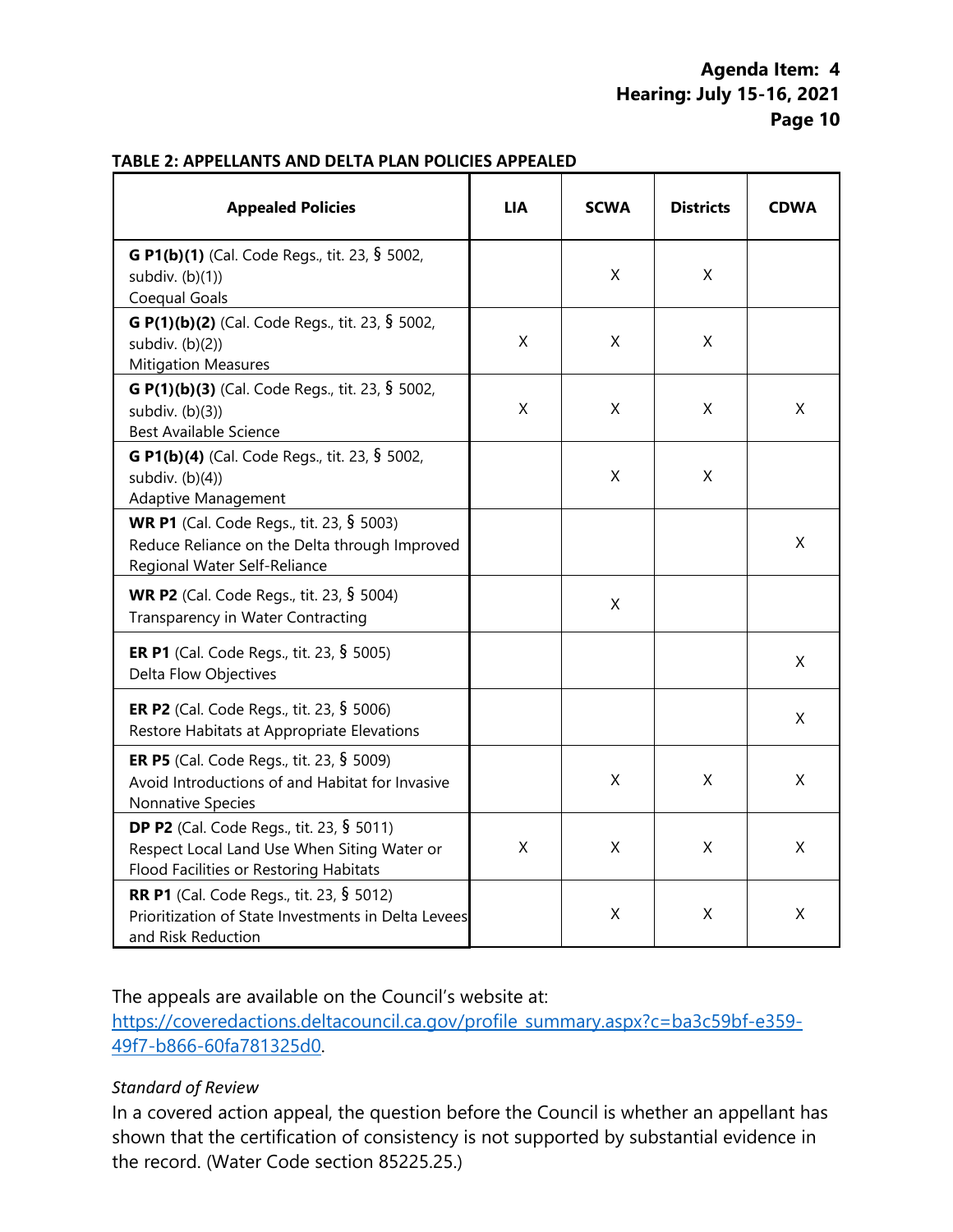In the Proposed Determination, substantial evidence means evidence that is reasonable in nature, credible, and of solid value. It includes facts, reasonable assumptions predicated upon facts, and expert opinion supported by facts. Speculation or conjecture alone is not substantial evidence. The Council must decide whether there is enough relevant information and reasonable inferences so that a fair argument can be made to support the Department's conclusions, even though other conclusions may also be reached.

The Council reviews a certification of consistency to determine whether it is supported by the administrative record, rather than simply reviewing it for error. The entire record is reviewed, including evidence detracting from the decision. However, the Council does not substitute its own findings or inferences for the Department's. In some instances, evaluating the Certification requires interpretation of the Delta Plan and documents incorporated therein. The Council, as drafter and administrator of the Delta Plan, interprets the Plan pursuant to its expertise. The Council will consider interpretations that the parties offer but will ultimately arrive at an independent determination reflecting its expertise.

In arguing that certain Certification findings are not based upon substantial evidence, the Appellant carries the burden of demonstrating that the administrative record does not contain sufficient evidence to support the Department's findings. Thus, if an appellant fails to set forth specific facts showing that a finding is not supported by substantial evidence in the record, its claim must be dismissed. (Appeals Procedures, sections 6 (e), 6(f), and 15). The Council is not required to search the record to ascertain whether it contains support for the Appellant's contentions.

The scope of the Council's review of consistency is limited to the regulatory policies identified in the Delta Plan. The Council's authority related to covered actions does not extend to Delta Plan narrative, recommendations, or performance measures, as none of these has a regulatory effect.

The Council, or the Executive Officer, may dismiss issues if: 1) the appellant has failed to provide information in the appellant's possession or control within the time requested ; or 2) the issue raised is not within the Council's jurisdiction or fails to raise an appealable issue. (Water Code sections 85225.10 and 85225.20; Appeals Procedures section 15(c).)

### *Record*

The Department certified the record for these proceedings as full and complete on April 5, 2021. (Appeals Procedures section 4(b).) The record consists of documents that were before the Department when it made its Certification. The documents provided in the Department's record are identified in a record index available on the Council's website at the following link, where the record has been available to the public since submission: [https://coveredactions.deltacouncil.ca.gov/services/download.ashx?u=f1662db1-642c-](https://coveredactions.deltacouncil.ca.gov/services/download.ashx?u=f1662db1-642c-44f1-a007-01ffbba0929a)[44f1-a007-01ffbba0929a](https://coveredactions.deltacouncil.ca.gov/services/download.ashx?u=f1662db1-642c-44f1-a007-01ffbba0929a)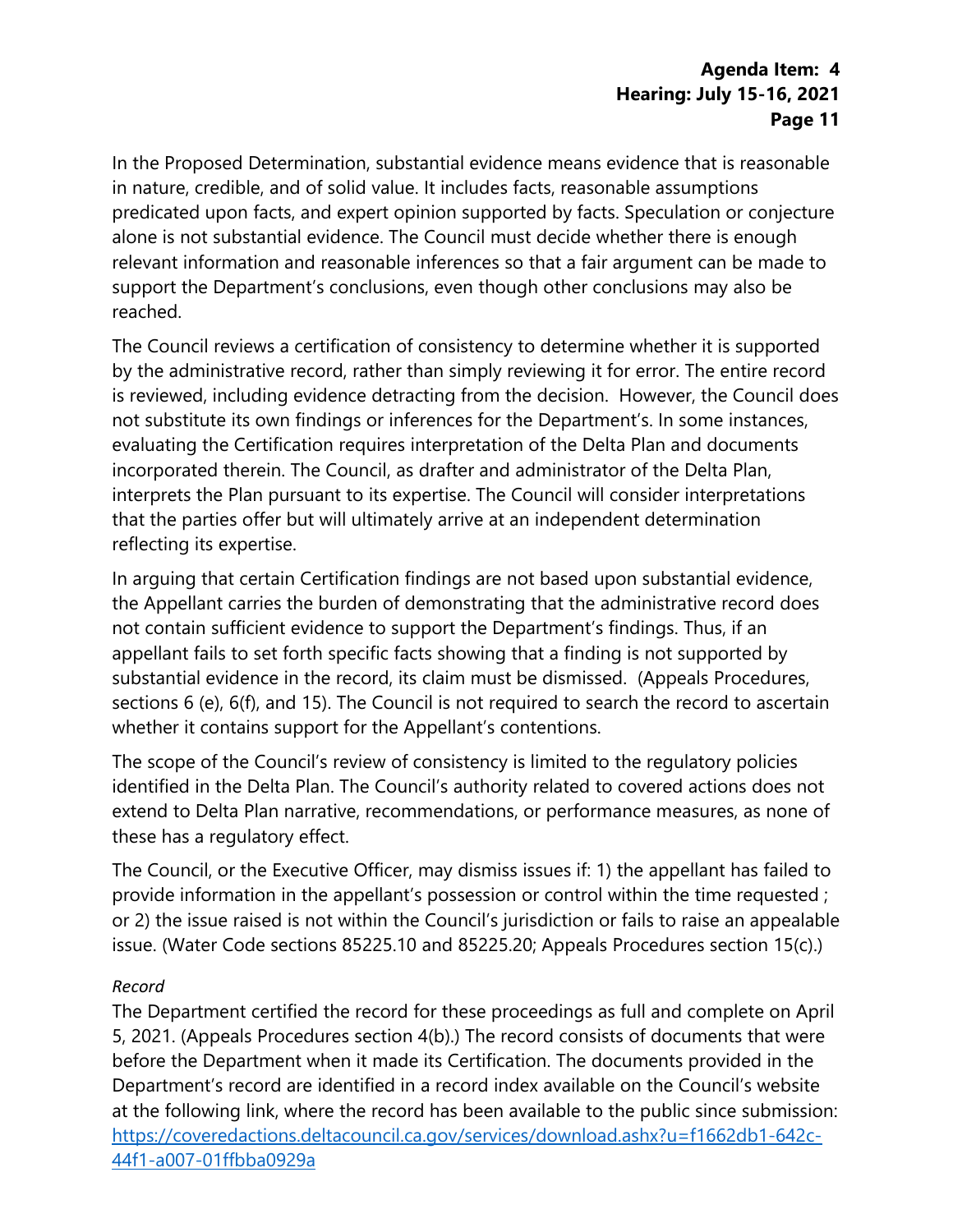The Council may request additional information from an appellant necessary to clarify, amplify, correct, or otherwise supplement the information submitted with an appeal within a reasonable period, and may dismiss an appeal for failure of an appellant to provide information requested by the Council within the period provided, if the information requested is in the possession or under the control of the appellant. (Water Code section 85225.10(b-c).) Under the Appeals Procedures, the Council or Executive Officer may supplement the record submitted by the Department if either determines that the additional information was part of the record before the Department, but was not included in the Department's record. (Appeals Procedures section 10.) The Council may also take official notice of any generally accepted technical or scientific matter within the Council's jurisdiction, and of any fact that may be judicially noticed by California courts. (Appeals Procedures section 29.)

The Council has evaluated whether to admit this additional information to the record pursuant to Appeals Procedures, section 10 and/or section 29. Information considered for admission to the record and the recommendations regarding admission are listed in Exhibits A through C to the Proposed Determination. Information recommended for admission under Section 10 is listed in Exhibit A, information recommended for admission under Section 29 is listed in Exhibit B, and information not recommended for admission is listed in Exhibit C. Not all information considered for admission and listed in the Exhibits was relied upon in the Proposed Determination.

### *Role of the Delta Protection Commission*

As described in Section D of the Proposed Determination, the Commission has a unique and important role in representing the interests of Delta communities. (Water Code sections 85085(a), 85200 (b)(1), and 85301.) The architecture of the Delta Reform Act reflects this role and establishes a process for the Commission to provide recommendations to the Council on various issues. That process requires the Council to adopt a recommendation if, in its discretion, the Council determines it to be feasible. (Public Resources Code section 29773(b).) The Delta Reform Act provides that "[a]ny person who claims that a proposed covered action is inconsistent with the Delta Plan and, as a result of that inconsistency, the action will have a significant adverse impact on the achievement of one or both of the coequal goals or implementation of governmentsponsored flood control programs to reduce risks to people and property in the Delta" may file an appeal no later than 30 days after a certification of consistency is submitted to the Council. (Wat. Code, §§ 85225.10(a) and 85225.15.)

Out of respect for both the Commission and the spirit of the Delta Reform Act, the Council's Appeals Procedures expressly encourage the Commission to provide testimony and comment "regarding an appeal." (Appeals Procedures section 11.) On May 11, 2021, the Commission submitted written comments on the appeals of G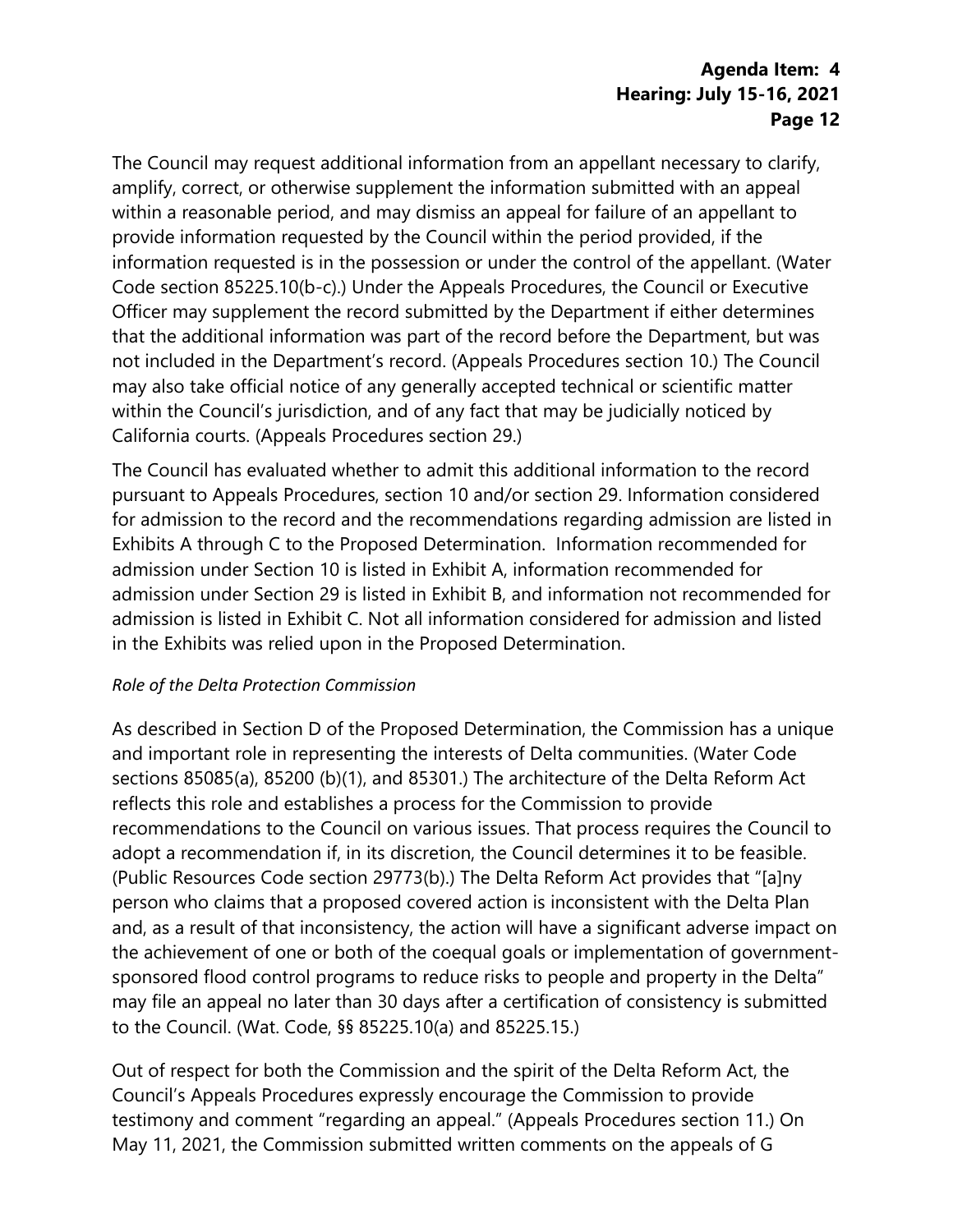P1(b)(2), G P1(b)(3), DP P2, and RR P1. On May 20-21, 2021, the Executive Director of the Commission provided oral comments at the hearing. On June 28, 2021, the Commission submitted written comments on the June 18, 2021 staff draft Determination. Both Commission letters are available on the Council's website at:

[https://coveredactions.deltacouncil.ca.gov/services/download.ashx?u=4d9f4300-3c15-](https://coveredactions.deltacouncil.ca.gov/services/download.ashx?u=4d9f4300-3c15-4141-b013-7b307dd00af3) [4141-b013-7b307dd00af3.](https://coveredactions.deltacouncil.ca.gov/services/download.ashx?u=4d9f4300-3c15-4141-b013-7b307dd00af3) 

Per the Appeals Procedures and the hearing notice, the Council may only consider comments and testimony from the Commission "regarding an appeal." Certain of the appeals filed against the Lookout Slough Project raise G P1(b)(2), G P1(b)(3), DP P2, and RR P1; thus, the Council considers the Commission's arguments in the Proposed Determination addressing those policies. [4](#page-12-0)

### **MAY 20-21 HEARING**

The Council must hold the first hearing on an appeal within 60 days of the date of the filing of the appeal. (Water Code section 85225.20.) On April 8, 2021, the Council issued a Notice of Public Hearing regarding the appeals for a hearing to be held virtually on May 20 – 21, 2021. The Notice included a statement that the Council may issue additional guidance prior to the hearing in order to assist the parties in focusing their written and oral hearing presentations. On April 19, 2021, the Council issued a Supplement to the Notice of Public Hearing to the Department and Appellants, requesting written responses to address certain questions identified by staff in its initial review of the appeals, in preparation for the hearing. The Department and Appellants provided written responses to those questions between May 3, 2021, and June 1, 2021. The responses are available on the Council's website at:

[https://coveredactions.deltacouncil.ca.gov/profile\\_summary.aspx?c=ba3c59bf-e359-](https://coveredactions.deltacouncil.ca.gov/profile_summary.aspx?c=ba3c59bf-e359-49f7-b866-60fa781325d0.%20) [49f7-b866-60fa781325d0.](https://coveredactions.deltacouncil.ca.gov/profile_summary.aspx?c=ba3c59bf-e359-49f7-b866-60fa781325d0.%20) 

The Council also received numerous comment letters in advance of and following the hearing, both in favor of and in opposition to the Covered Action. These letters are available on the Council's website at:

[https://coveredactions.deltacouncil.ca.gov/profile\\_summary.aspx?c=ba3c59bf-e359-](https://coveredactions.deltacouncil.ca.gov/profile_summary.aspx?c=ba3c59bf-e359-49f7-b866-60fa781325d0) [49f7-b866-60fa781325d0.](https://coveredactions.deltacouncil.ca.gov/profile_summary.aspx?c=ba3c59bf-e359-49f7-b866-60fa781325d0) 

At the hearing, the Department, Appellants, and the Commission made presentations to the Council, and members of the public provided written and/or oral statements

<span id="page-12-0"></span><sup>4</sup> It should be noted, however, that the Council may only take into consideration the recommendations of the Commission regarding arguments raised by appellants. The reason for this is out of fairness to the certifying party. An appeal may be filed by any person and is required to be filed no later than 30 days after the submission of the certification of consistency. (Wat. Code sections 85225.10 and 85225.15; Appeals Procedures, paragraph 5). If the Council were to take into consideration arguments outside of the requisite 30-day time frame that were not raised by an appellant, the certifying party would be prejudiced.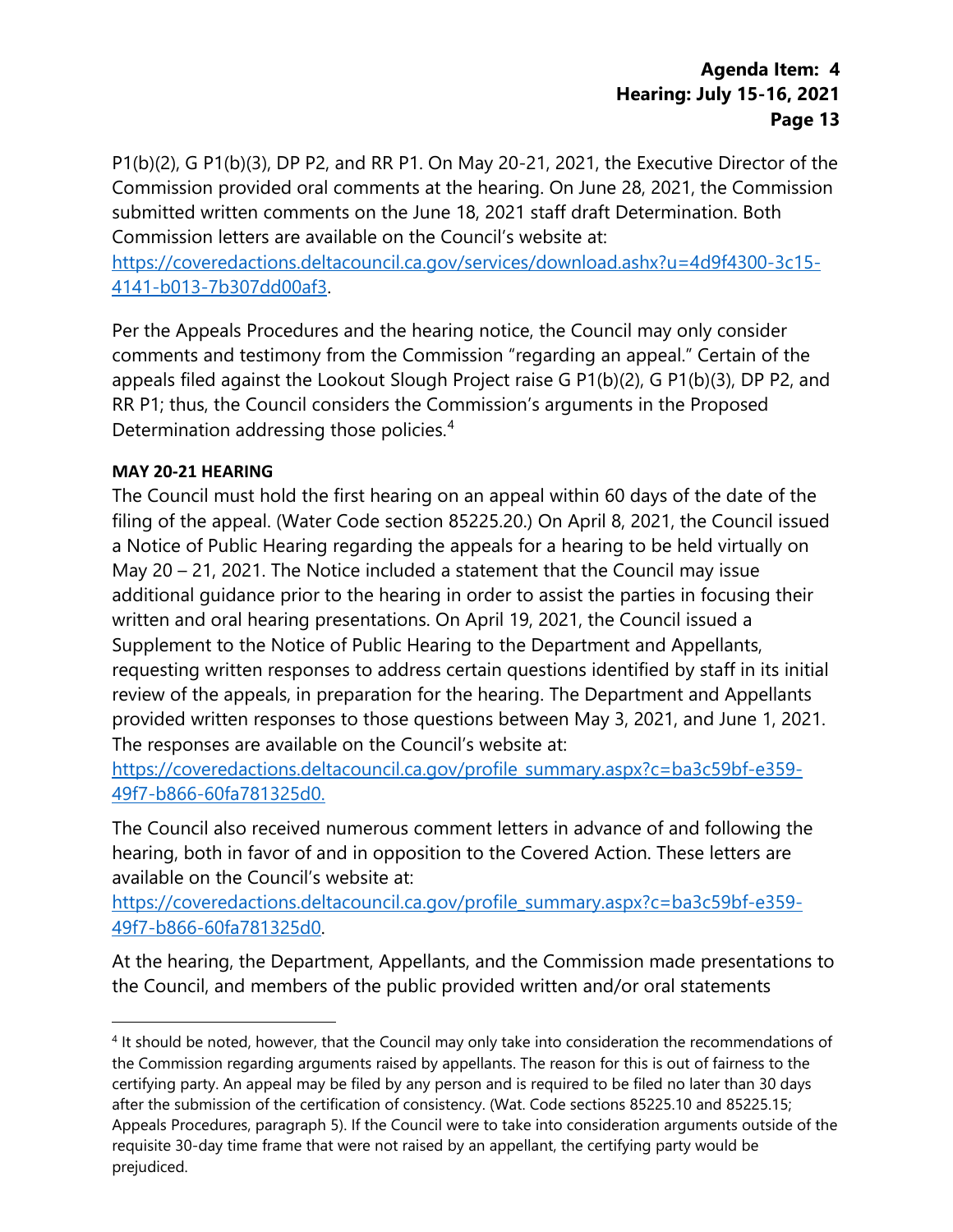regarding the Certification and appeals. Written comments received with a request that the comment be read at the hearing were read during the public comment period at the hearing by the Council Clerk. Transcripts of the hearing are available on the Council's website at:

[https://coveredactions.deltacouncil.ca.gov/profile\\_summary.aspx?c=ba3c59bf-e359-](https://coveredactions.deltacouncil.ca.gov/profile_summary.aspx?c=ba3c59bf-e359-49f7-b866-60fa781325d0) [49f7-b866-60fa781325d0.](https://coveredactions.deltacouncil.ca.gov/profile_summary.aspx?c=ba3c59bf-e359-49f7-b866-60fa781325d0) Video of the hearing is available at: [https://cal](https://cal-span.org/static/meetings-DSC.php)[span.org/static/meetings-DSC.php.](https://cal-span.org/static/meetings-DSC.php) 

### **STAFF DRAFT DETERMINATION**

At the conclusion of the hearing, Presiding Officer Chair Susan Tatayon directed Council staff to prepare draft findings regarding the appeals based on the record and comments received. The Council released a Staff Draft Determination for public review and comment on June 18, 2021, requesting that written comments be provided by noon on Monday, June 28, 2021, to be considered for revisions to the Proposed Determination. Written comments submitted on the Staff Draft Determination are available on the Council's website at:

[https://coveredactions.deltacouncil.ca.gov/profile\\_summary.aspx?c=ba3c59bf-e359-](https://coveredactions.deltacouncil.ca.gov/profile_summary.aspx?c=ba3c59bf-e359-49f7-b866-60fa781325d0) [49f7-b866-60fa781325d0.](https://coveredactions.deltacouncil.ca.gov/profile_summary.aspx?c=ba3c59bf-e359-49f7-b866-60fa781325d0) 

On June 23, 2021, the Council issued a *Notice of Public Hearing and Adoption Meeting* for today's public hearing regarding the proposed Determination. A notice with a detailed agenda of Council meeting, including the hearing, pursuant to Bagley-Keene Act requirements was issued on July 2, 2021. The Proposed Determination was released along with the detailed agenda on July 2, 2021.

#### **PROPOSED DETERMINATION**

In preparation of the Proposed Determination, for each substantive issue identified on appeal, staff has reviewed and considered the Department's Certification, the relevant appeals, the record, parties' and the Commission's written submittals, oral presentations and statements made by the parties and the Commission at the May 20-21 hearing, and public comments (oral and written) on the Staff Draft Determination received by the Council prior to June 28, 2021. Applying the substantial evidence standard of review, the Proposed Determination presents recommended findings for the challenges to the Certification raised on appeal.

The Proposed Determination (Attachment 1) incorporates changes to the Staff Draft Determination in response to comments from the parties, the Commission, and the public received by noon on Monday, June 28, 2021 (the revisions are tracked as redline changes in Attachment 2). Most changes to the Staff Draft Determination provide clarifications, including in a few cases, refinement of the wording of findings and conclusions, and reorganization of conclusions for a number of issues where staff recommends that the Council dismiss issues on appeal. None of the revisions resulted in substantive changes to the recommended findings.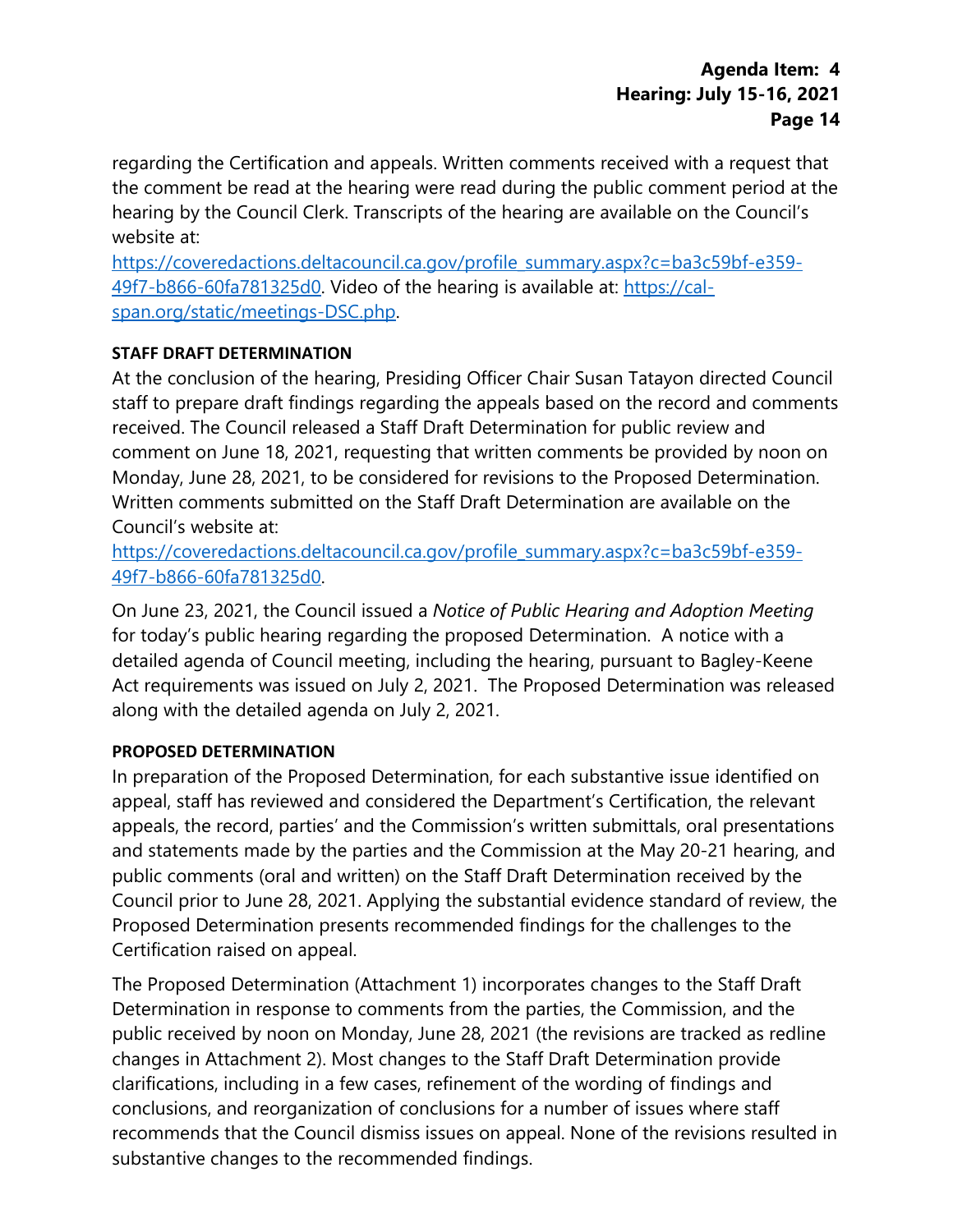Key changes to the Staff Draft Determination include revisions to the following policies:

- **GP 1(b)(2) Best Available Science**: The Council takes official notice of US Census data under section 29 of the Appeals Procedures to identify the population of cities located within a 20-60 minute drive of the Lookout Slough Project, and identifies that the recommended remand issue concerning methods to estimate recreational use is limited to the Best Available Science criterion of Inclusiveness (i.e., the remand does not extend to the Objectivity and Relevance criteria).
- **DP P2 Respect Local Land Use When Siting Water or Flood Facilities or Restoration Habitats**: The Proposed Determination clarifies references to access restrictions along Liberty Island Road and on the Shag Slough Bridge, and includes a number of additional footnotes addressing the Department's June 28, 2021 letter regarding public access to the proposed public agency boat dock and the feasibility of reducing or avoiding the conflict with existing recreational uses of Liberty Island Road, the Shag Slough Bridge, and Liberty Island Ecological Reserve (LIER).

# **SUMMARY OF ISSUES AND RECOMMENDED FINDINGS IN THE PROPOSED DETERMINATION**

The recommended findings in the Proposed Determination for the Delta Plan policies implicated by the appeals are summarized as follows:

1. The following issues are *dismissed* as not raising appealable issues and/or not being within the Council's jurisdiction:

- **DP P2** (Cal. Code Regs., tit. 23, § 5011) and **RR P1** (Cal. Code Regs., tit. 23, § 5012): Allocation of Proposition 1 funds;
- **DP P2** (Cal. Code Regs., tit. 23, § 5011)**:** Disproportionate impacts and demographic considerations;
- **DP P2** (Cal. Code Regs., tit. 23, § 5011): Consistency with Delta Plan Recommendation 11;
- **DP P2** (Cal. Code Regs., tit. 23, § 5011): Compliance with Davis-Dolwig Act;
- **ER P2** (Cal. Code Regs., tit. 23, § 5006): Alternate Sea Level Rise Projections;
- **ER P2** (Cal. Code Regs., tit. 23, § 5006): Propagation of Predatory Fish Species; and
- **RR P1** (Cal. Code Regs., tit. 23, § 5012): Lack of a Detailed Funding plan for Operation and Maintenance, Capital Funding, and On-site Personnel to Ensure Facility Maintenance and Manage Flood Risk.

2. The following issues are *remanded* to the Department for reconsideration as Appellant LIA showed that the Department's Certification of Consistency is not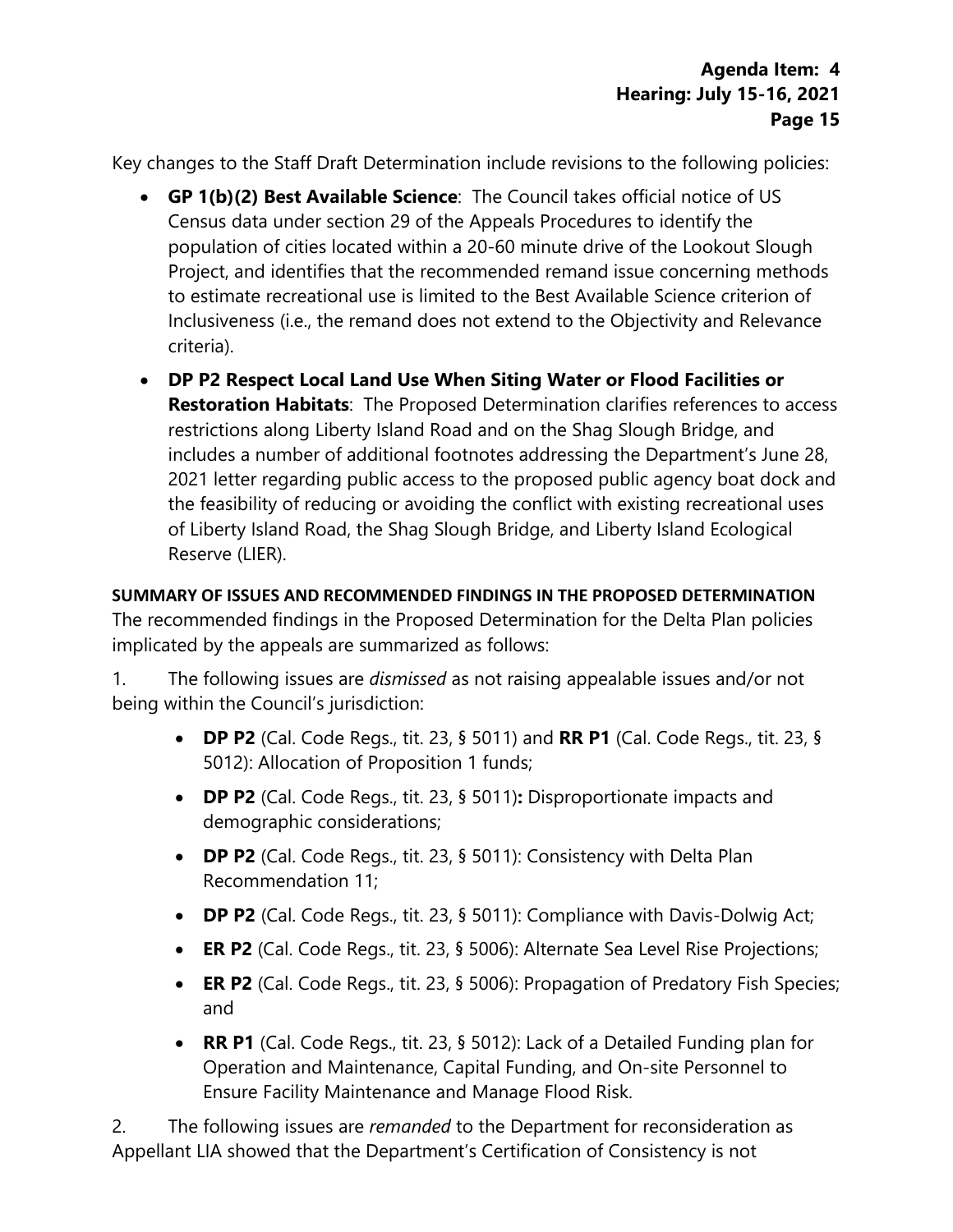supported by substantial evidence in the record, as detailed in the analysis and findings in the Proposed Determination, with respect to:

- **G P1(b)(3)** (Cal. Code Regs., tit. 23, § 5002, subd. (b)(3)): Best Available Science, on the Best Available Science criterion of Inclusiveness as to the issue of methods to estimate recreational use; and
- **DP P2** (Cal. Code Regs., tit. 23, § 5011): Respect Local Land Use When Siting Water or Flood Facilities or Restoring Habitats, as to issues related to recreational uses of Liberty Island Road, the Shag Slough Bridge, and LIER, described in more detail below.

3. The appeals are *denied* on the following issues are denied Appellants failed to show that the Department's Certification of Consistency is not supported by substantial evidence in the record with respect to:

- **G P1(b)(2)** (Cal. Code Regs., tit. 23, § 5002, subd. (b)(2).): Detailed Findings to Establish Consistency with the Delta Plan Mitigation Measures;
- **G P1(b)(3)** (Cal. Code Regs., tit. 23, § 5002, subd. (b)(3)): Best Available Science, as to the issues of methods to estimate recreational use in regard to the Best Available Science criteria of Objectivity and Relevance; salinity and water quality modeling; water quality modeling; cumulative impacts; peer review of water quality analysis; and water quality impacts to municipal and agricultural diverters;
- **G P1(b)(4)** (Cal. Code Regs., tit. 23, § 5002, subd. (b)(4)): Adaptive Management as to the issues of adequate resources to ensure implementation of the Adaptive Management and Monitoring Plan, delineated authority to implement adaptive management, and success of project implementation and oversight;
- **ER P2** (Cal. Code Regs., tit. 23, § 5006): Restore Habitats at Appropriate Elevations as to the issues of permanent inundation with sea level rise and intertidal habitat range;
- **ER P5** (Cal. Code Regs., tit. 23, § 5009): Avoid Introductions of and Habitat Improvements for Invasive Nonnative Species;
- **DP P2** (Cal. Code Regs., tit. 23, § 5011): Respect Local Land Use When Siting Water or Flood Facilities or Restoring Habitats, as to the issues of conflicts with existing agricultural uses, conflicts with existing infrastructure, conflicts with the use of existing water intakes and beneficial uses of water, conflicts with the use of existing water intakes and diversions related to endangered species presence, conflicts with the Solano County General Plan, and conflicts with the Solano County Climate Action Plan; and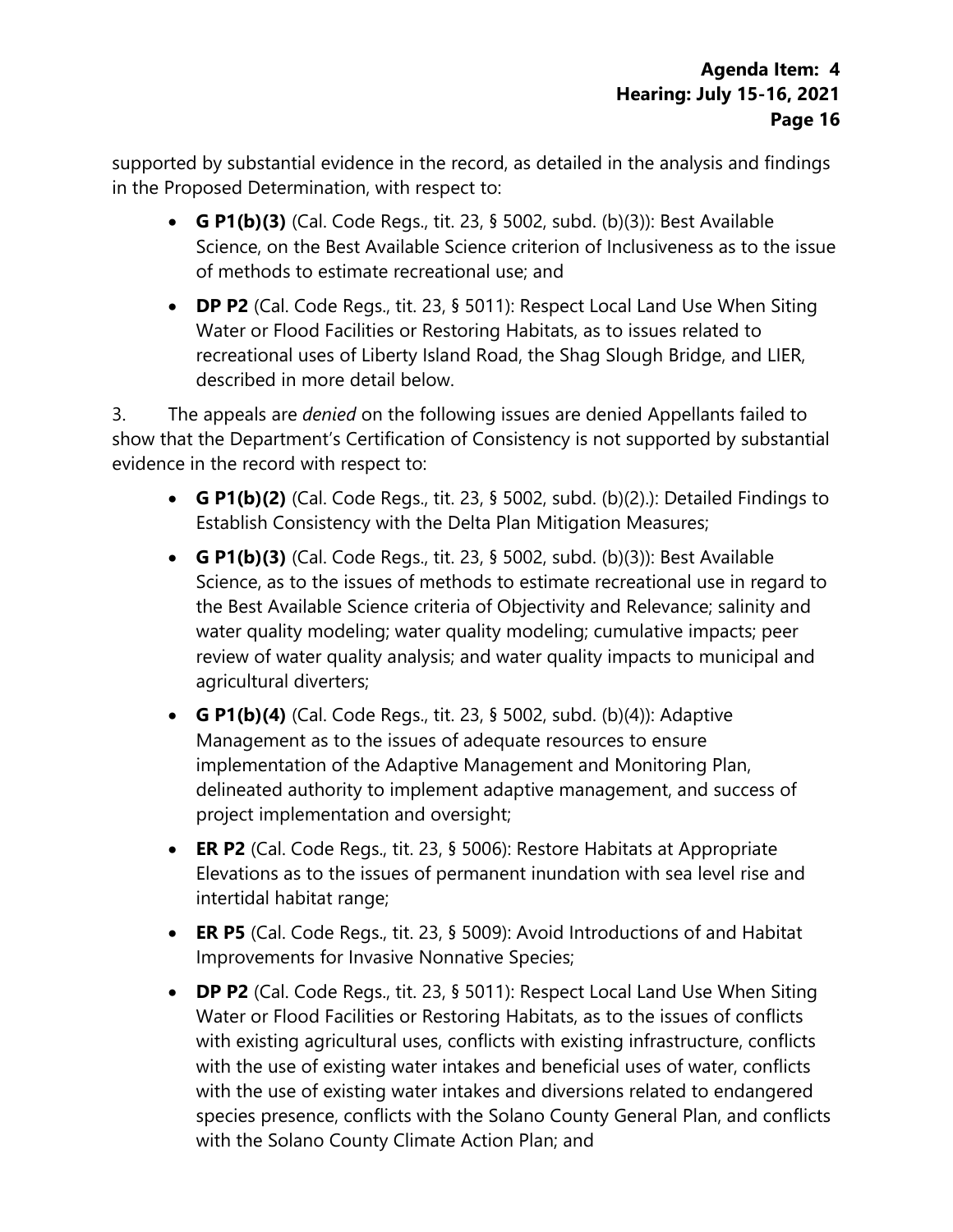• **RR P1** (Cal. Code Regs., tit. 23, § 5012): Prioritization of State Investments in Delta Levees and Risk Reduction as to the issue of priorities and goals for flood protection.

4. The appeals are *denied* as to the following Delta Plan policies because they do not apply to the Covered Action:

- **G P1(b)(1)** (Cal. Code Regs., tit. 23, § 5002, subd. (b)(1)): Coequal Goals;
- **WR P1** (Cal. Code Regs., tit. 23, § 5003): Reduce Reliance on the Delta Through Improved Regional Water Self-Reliance;
- **WR P2** (Cal. Code Regs., tit. 23, § 5004): Transparency in Water Contracting; and
- **ER P1** (Cal. Code Regs., tit. 23, § 5005): Delta Flow Objectives.
- 5. The appeals are *dismissed* as to the following issues because Appellants failed to provide the required specificity for policies on the following specified issues:
	- **G P1(b)(4)** (Cal. Code Regs., tit. 23, § 5002, subd. (b)(4)): Adaptive Management, as to the issues of funding for operations and maintenance and third party verification, operations and maintenance of the Duck Slough Setback Levee, funding to perform operations, maintenance, repair, rehabilitation and reconstruction (OMRR&R), and design aspects and maintenance facilitation of the Cache and Haas Slough levee.

The following section summarizes the issues and recommended findings within the Proposed Determination for each appealed Delta Plan policy.

# *G P1 (b)(1) (Cal. Code Regs., tit. 23, § 5002, subdiv. (b)(1)): Coequal Goals*

Summary of Issues: The Department states that **G P1(b)(1)** does not apply to the Covered Action. SCWA and the Districts argue that because the Covered Action is not consistent with all Delta Plan policies, the Department should have demonstrated that the Action is consistent with the coequal goals. **G P1(b)(1)** requires that a covered action be consistent with each Delta Plan policy that it implicates, but also recognizes an exception that in some cases, based upon the nature of the covered action, full consistency with all relevant regulatory policies may not be feasible. In those cases, the certifying agency may nevertheless determine that the covered action is consistent with the Delta Plan because, on whole, that action is consistent with the coequal goals. That determination must include clear identification of areas where consistency with relevant regulatory policies is not feasible, an explanation of the reasons why it is not feasible, and an explanation of how the covered action nevertheless, on whole, is consistent with the coequal goals. The Department contends that the Covered Action is consistent with all Delta Plan policies and makes no attempt to show a clear identification of areas where consistency with relevant regulatory policies is not feasible, an explanation of the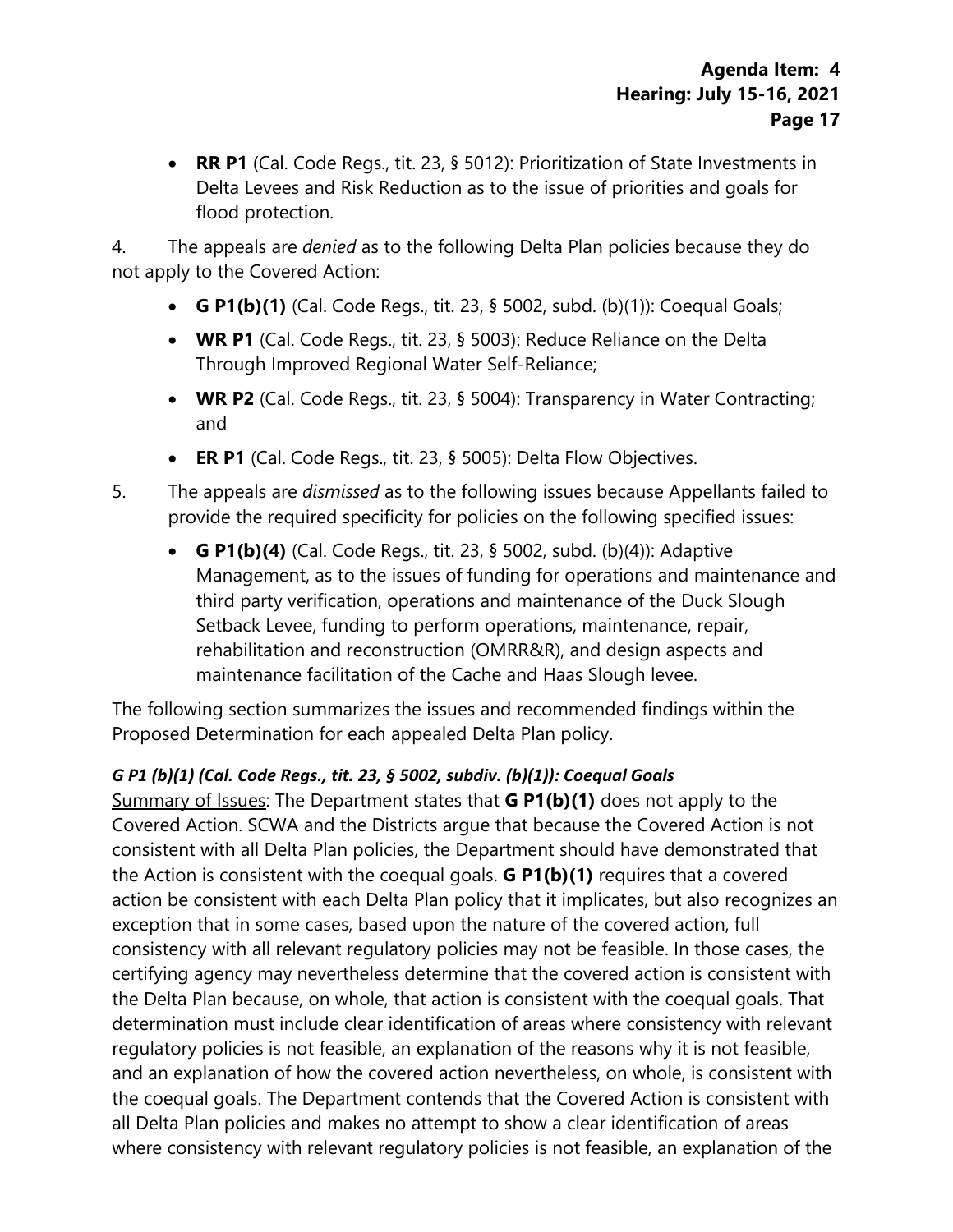reasons why it is not feasible, and an explanation of how the covered action nevertheless, on whole, is consistent with the coequal goals, as required by **GP 1(b)(1)**. Because the Department has not met the requirements to rely upon the exception set forth in **GP 1(b)(1)**, Appellants' arguments are moot.

Summary of Recommended Finding: Appellants SCWA and the Districts have failed to show that the Certification is not supported by substantial evidence in the record that **G P1(b)(1)** does not apply to the Covered Action. *Staff recommends that the Council deny the appeals*.

### *G P1 (b)(2) (Cal. Code Regs., tit. 23, § 5002, subdiv. (b)(2)): Mitigation Measures*

Summary of Issues: The Department certifies that the Covered Action is consistent with **G P1(b)(2)**. LIA, SCWA, and the Districts raise substantive arguments that it is not, including arguments that specific Lookout Slough Project mitigation measures are applicable but are not equally or more effective than applicable mitigation measures adopted and incorporated into the Delta Plan. Appellants identify 11 Delta Plan Mitigation Measures in their appeals of this policy. The Department has identified Project Mitigation Measures that it finds are applicable to the Covered Action. For these applicable measures, the Department has cited to evidence in the record as support that its Project Mitigation Measures, or equivalent actions, are equally or more effective than corresponding Delta Plan mitigation measures. The Department also provides evidence that a number of Delta Plan Mitigation Measures are not applicable because no impact or a less-than-significant impact has been identified by the Department for the applicable environmental resource or threshold in the Lookout Slough Project's Environmental Impact Report.

Summary of Recommended Finding: Appellants failed to show that the Certification of Consistency is not supported by substantial evidence in the record that the Covered Action is consistent with **G P1(b)(2)**. *Staff recommends that the Council deny the appeals.*

#### *G P1 (b)(3) (Cal. Code Regs., tit. 23, § 5002, subdiv. (b)(3)): Best Available Science*

Summary of Issues: The Department certifies that the Lookout Slough Project is consistent with **G P1(b)(3)**. All four Appellants raise substantive arguments that it is not. Appellants identify Best Available Science issues related to methods the Department used to estimate recreational use, years the Department selected for water quality modeling, cumulative water quality impacts, peer review of water quality analysis, and water quality impacts to municipal and agricultural diverters. Review of the record shows that for recreational use, the methods selected by the Department may have underestimated the number of existing recreational users of the Lookout Slough Project site, and that the methods do not meet the Best Available Science criterion for Inclusiveness. For other appeal issues, Appellants have not shown that the Department's methods to analyze, model, and review water quality impacts do not meet the Best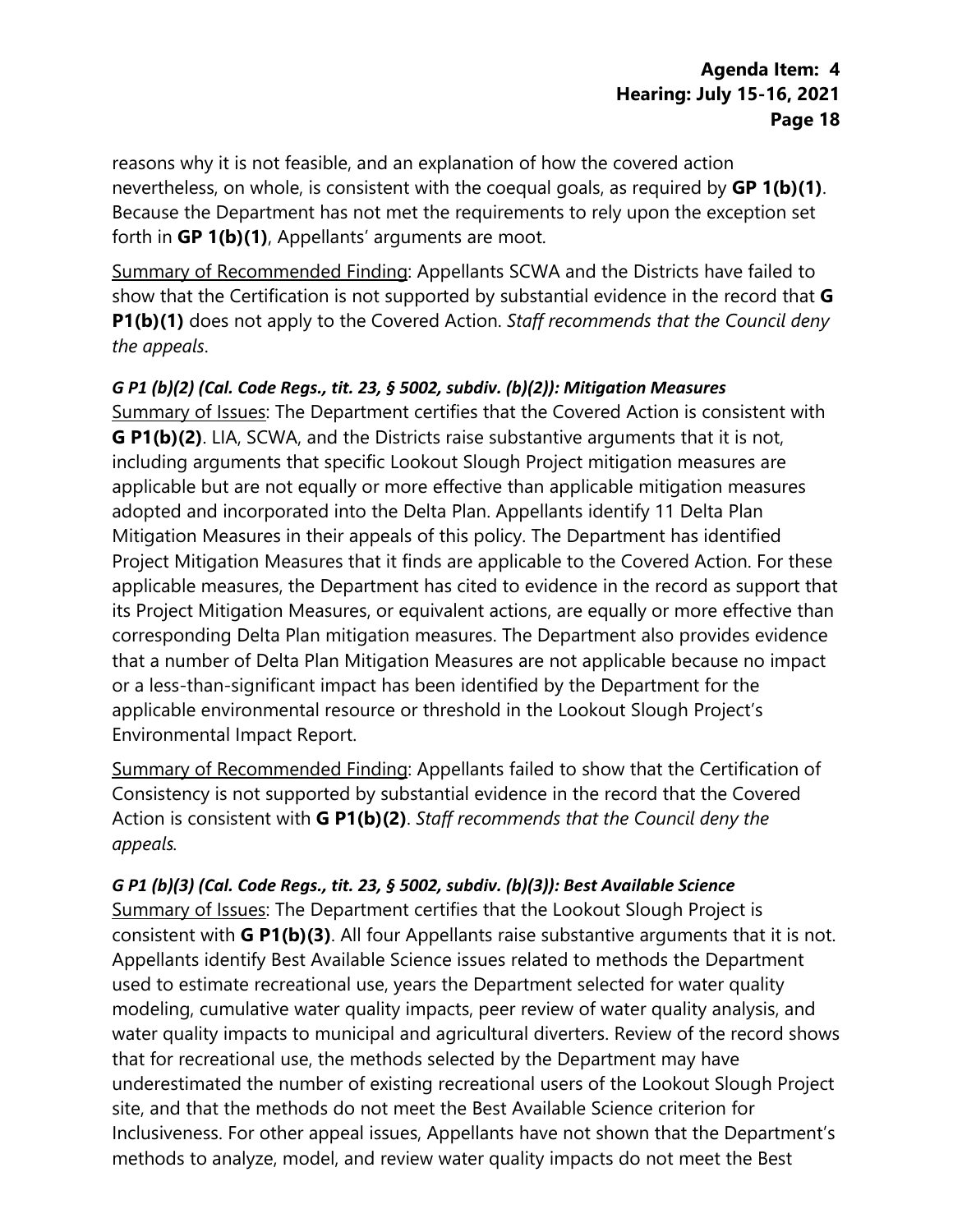Available Science criteria of Relevance, Inclusiveness, Objectivity, Transparency and Openness, and Peer Review.

Summary of Recommended Findings: With regard to methods to estimate recreational use, LIA showed that the Certification is not supported by substantial evidence in the record that the Covered Action is consistent with **G P1(b)(3)** in regard to the Best Available Science criterion of Inclusiveness. *Staff recommends that the Council remand the matter to the Department for reconsideration of this issue*.

With regard to methods to estimate recreational use, LIA failed to show that the Certification is not supported by substantial evidence in regard to the best available science criteria of Objectivity and Relevance. *Staff recommends that the Council deny the appeal as to this issue.*

With regard to modeling years selected for water quality analysis; predictive, transparent, and open water quality modeling; cumulative impacts; peer review of water quality analysis; and water quality impacts to municipal and agricultural diverters, SCWA, the Districts, and CDWA failed to show that the Certification is not supported by substantial evidence in the record that the Covered Action is consistent with **G P1(b)(3)**. *Staff recommends that the Council deny the appeals as to these issues.*

### *G P1 (b)(4) (Cal. Code Regs., tit. 23, § 5002, subdiv. (b)(4)): Adaptive Management*

Summary of Issues: The Department certifies that the Lookout Slough Project is consistent with **G P1(b)(4)**. SCWA and the Districts raise substantive arguments that it is not. The appeals allege that the Certification does not meet requirements for documentation of adequate resources to implement adaptive management, and lacks documentation of delineated authority to implement adaptive management as required by **G P1(b)(4)**. The Department's Adaptive Management and Monitoring Plan (AMMP) provides substantial evidence of adequate resources to implement adaptive management through Fish Restoration Program Agreement (FRPA) contract terms specifying that the State Water Project (SWP) is financially responsible for adaptive management and monitoring of the covered action. The AMMP and the FRPA also describe the Department's delineated authority to implement adaptive management. Parties with specific monitoring and adaptive management tasks include the Department, the California Department of Fish and Wildlife (CDFW) Fish Restoration Program (FRP) monitoring and implementation groups, a contracting lab, and consultants.

Summary of Recommended Findings: With regard to adequate resources to ensure implementation of adaptive management, delineated authority to ensure implementation of adaptive management, and success of project implementation and oversight, SCWA failed to show that the Certification is not supported by substantial evidence in the record that the Covered Action is consistent with **G P1(b)(4)**. *Staff recommends that the Council deny the appeals as to these issues.*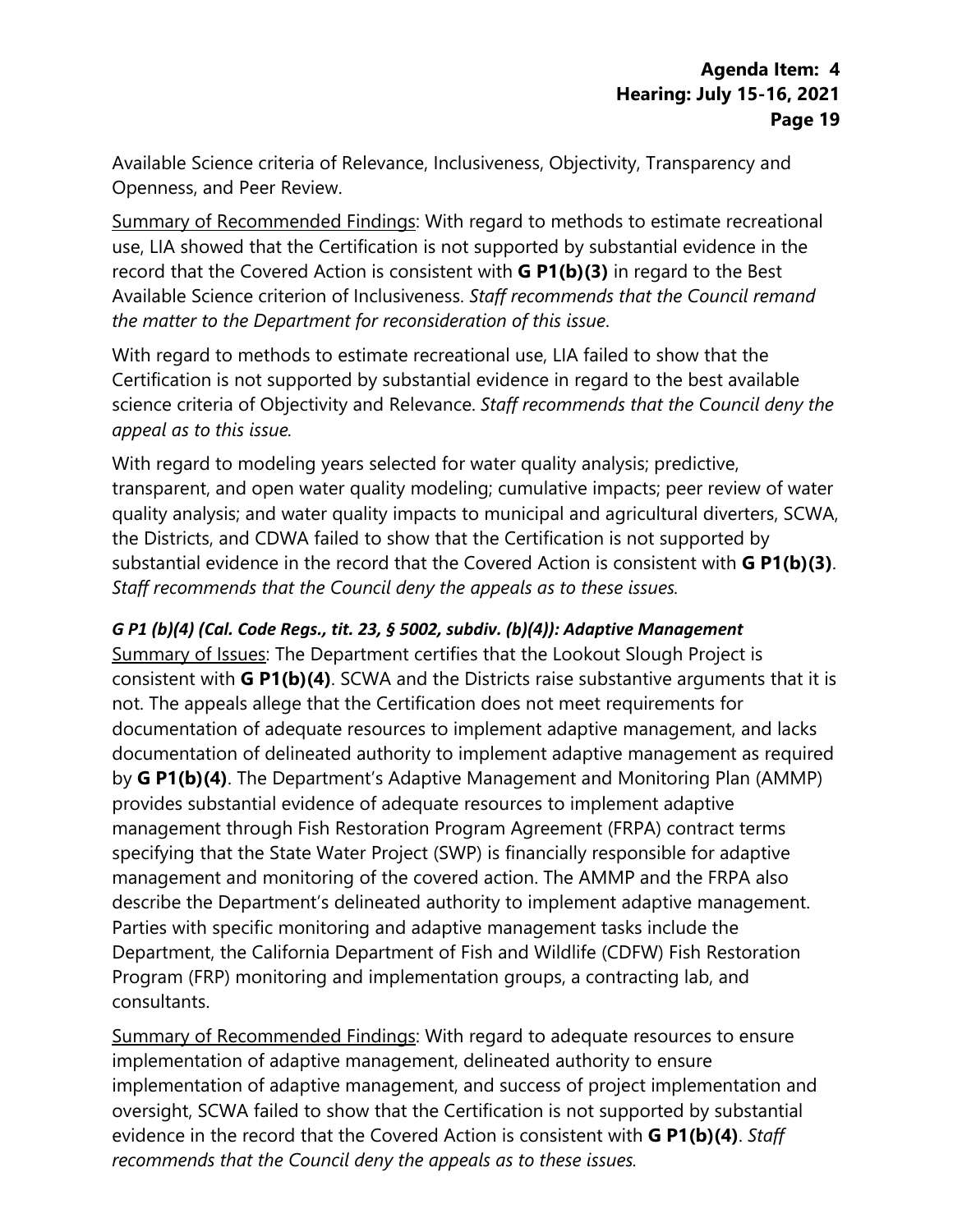With regard to funding for operations and maintenance and third-party verification; operations and maintenance of the Duck Slough Setback Levee; funding to perform operation, maintenance, repair, replacement, and rehabilitation (OMRR&R); and design aspects and maintenance facilitation of the Cache and Haas Slough levee; SCWA and the Districts failed to provide the required specificity to support their claims. *Staff recommends that the Council dismiss the appeals as to these issues.*

### *WR P1 (Cal. Code Regs., tit. 23, § 5003): Reduce Reliance on the Delta through Improved Regional Water Self-Reliance*

Summary of Issues: The Department states that **WR P1** does not apply to the Covered Action. CDWA argues that it does apply and that the Department should have demonstrated that the Covered Action is consistent with **WR P1**. CDWA asserts that this specific Covered Action is necessary for the continued operations of the SWP and Central Valley Project (CVP) as it fulfills one of the Reasonable and Prudent Alternative provisions (RPAs) of the 2008 USFWS BiOp and 2009 NMFS BiOp. CDWA also contends that since the Lookout Slough Project is one of the conditions for continued diversion from the Delta by the SWP and CVP, the Covered Action would allow water suppliers to continue to receive exported water from the Delta. In this instance, the Department has developed a project to restore tidal marsh that would partially meet the goal identified in the RPAs, but the Department was not directly mandated to develop this specific Covered Action, and could have proposed alternative projects to fulfill these obligations. The Covered Action also would not result in the receipt of water by one or more water suppliers.

Summary of Recommended Finding: CDWA failed to show that the Certification is not supported by substantial evidence in the record that **WR P1** does not apply to the Covered Action. *Staff recommends that the Council deny the appeal.*

### *WR P2 (Cal. Code Regs., tit. 23, § 5004): Transparency in Water Contracting*

Summary of Issues: The Department states that **WR P2** does not apply to the Covered Action. SCWA argues that it does apply and that the Department should have demonstrated that the Covered Action is consistent with **WR P2**. **WR P2** concerns the formation process for water contracts for the SWP or CVP and requires that these contracts be formed, amended, or otherwise altered in a publicly transparent manner consistent with applicable policies of the Department and the Bureau of Reclamation. SCWA states that **WR P2** is applicable because the Covered Action is a *de facto* amendment to the SWP Water Supply Contract. By anticipating violations of water quality standards specified in the contract, SCWA asserts the Department is not taking reasonable measures to meet water quality standards and the implied covenant of good faith and dealing to fulfill the contract, thus altering the terms of the contract in a manner that should be transparent. However, **WR P2** does not regulate the *performance* of contracts for water from SWP or CVP. The Department would not enter into a water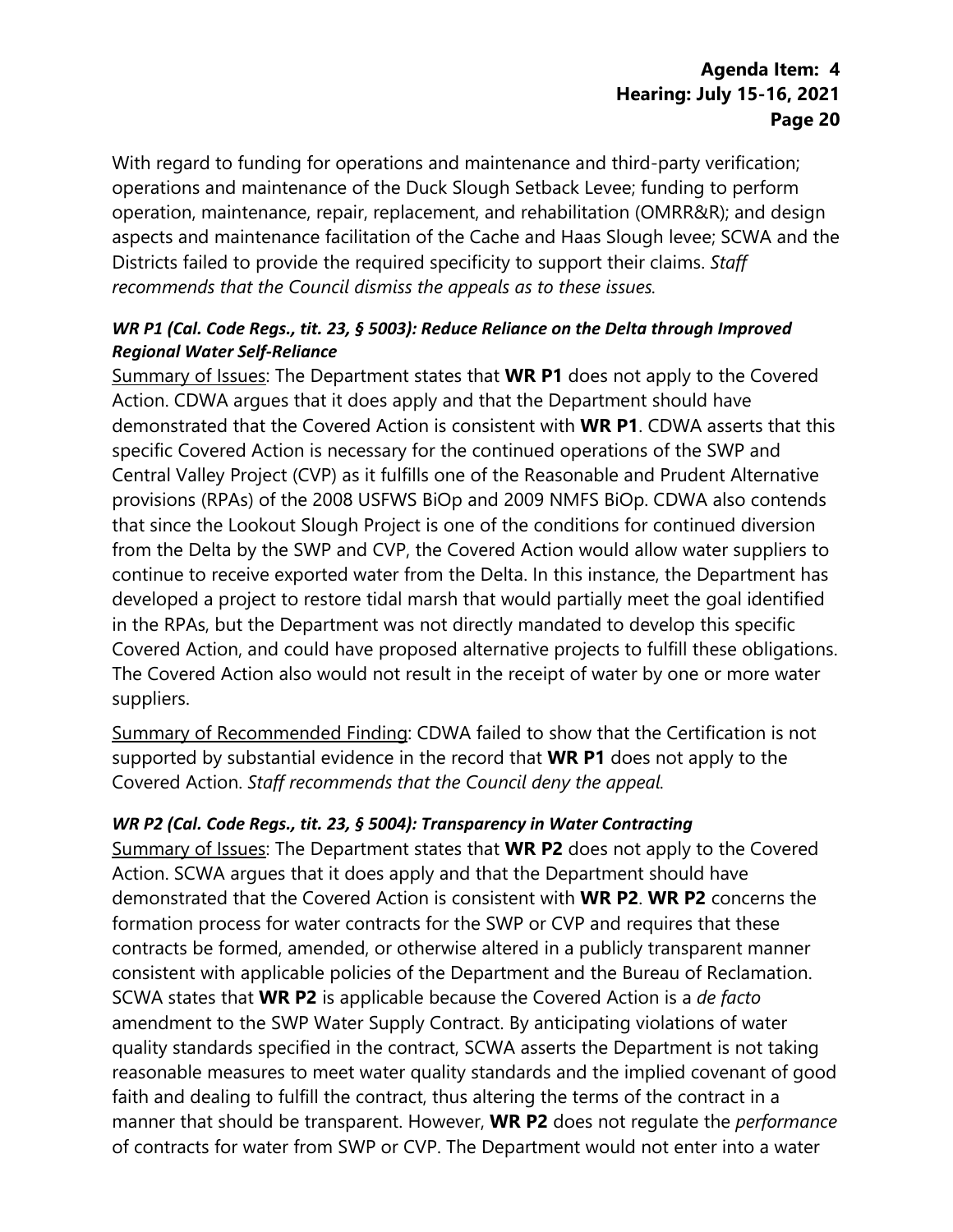supply or water transfer contract or amend a water supply or water transfer contract as part of the Covered Action.

Summary of Recommended Finding: SCWA failed to show that the Certification is not supported by substantial evidence in the record that **WR P2** does not apply to the Covered Action. *Staff recommends that the Council deny the appeal.*

### *ER P1 (Cal. Code Regs., tit. 23, § 5005): Delta Flow Objectives*

Summary of Issues: The Department states that **ER P1** does not apply to the Covered Action. **ER P1** "covers a proposed action that could significantly affect flow in the Delta." (Cal. Code Regs., tit. 23, § 5005, subdiv. (b)) CDWA argues that the Covered Action would significantly affect flow in the Delta, resulting in more flow going through the Yolo Bypass rather than down the Sacramento River and through the Delta Cross Channel. CDWA also asserts that the Covered Action would increase the loss of freshwater through evaporation from water surfaces, wetland vegetation, and conversion of rangeland to irrigated agriculture. The Department states that the Covered Action does not significantly affect flow in the Delta, citing to evidence in the record including content from the Draft EIR, Final EIR, and a hydrologic and hydraulic system analysis. These documents in the record provide substantial evidence that the Covered Action would not, on its own, significantly affect flow in the Delta or result in violations of current Bay-Delta Water Quality Control Plan flow objectives.

Summary of Recommended Finding: CDWA failed to show that the Certification is not supported by substantial evidence in the record that **ER P1** does not apply to the Covered Action. *Staff recommends that the Council deny the appeal.*

### *ER P2 (Cal. Code Regs., tit. 23, § 5006): Restore Habitats at Appropriate Elevations*

Summary of Issues: The Department states that the Lookout Slough Project is consistent with **ER P2**. CDWA asserts two primary inconsistencies, that the Lookout Slough Project would: (a) become permanently inundated with sea level rise, and (b) not be located completely within the intertidal habitat range. The Department has cited to evidence in the record that the project site ranges from approximately 3 to 8 feet in elevation, is appropriate for tidal marsh restoration, and provides capacity for tidal marsh to migrate as sea level increases. The Department provides evidence in the record that approximately 82 percent of the site would be intertidal emergent marsh and mud flats and approximately 18 percent of the site would be shallow subtidal including tidal sloughs and tidal channels. Intertidal emergent marsh and mud flats are appropriate activities for the project site under **ER P2**.

Summary of Recommended Findings: With regard to permanent inundation with sea level rise and intertidal habitat range, CDWA failed to show that the Certification is not supported by substantial evidence in the record that the Covered Action is consistent with **ER P2**. *Staff recommends that the Council deny the appeal as to these issues.*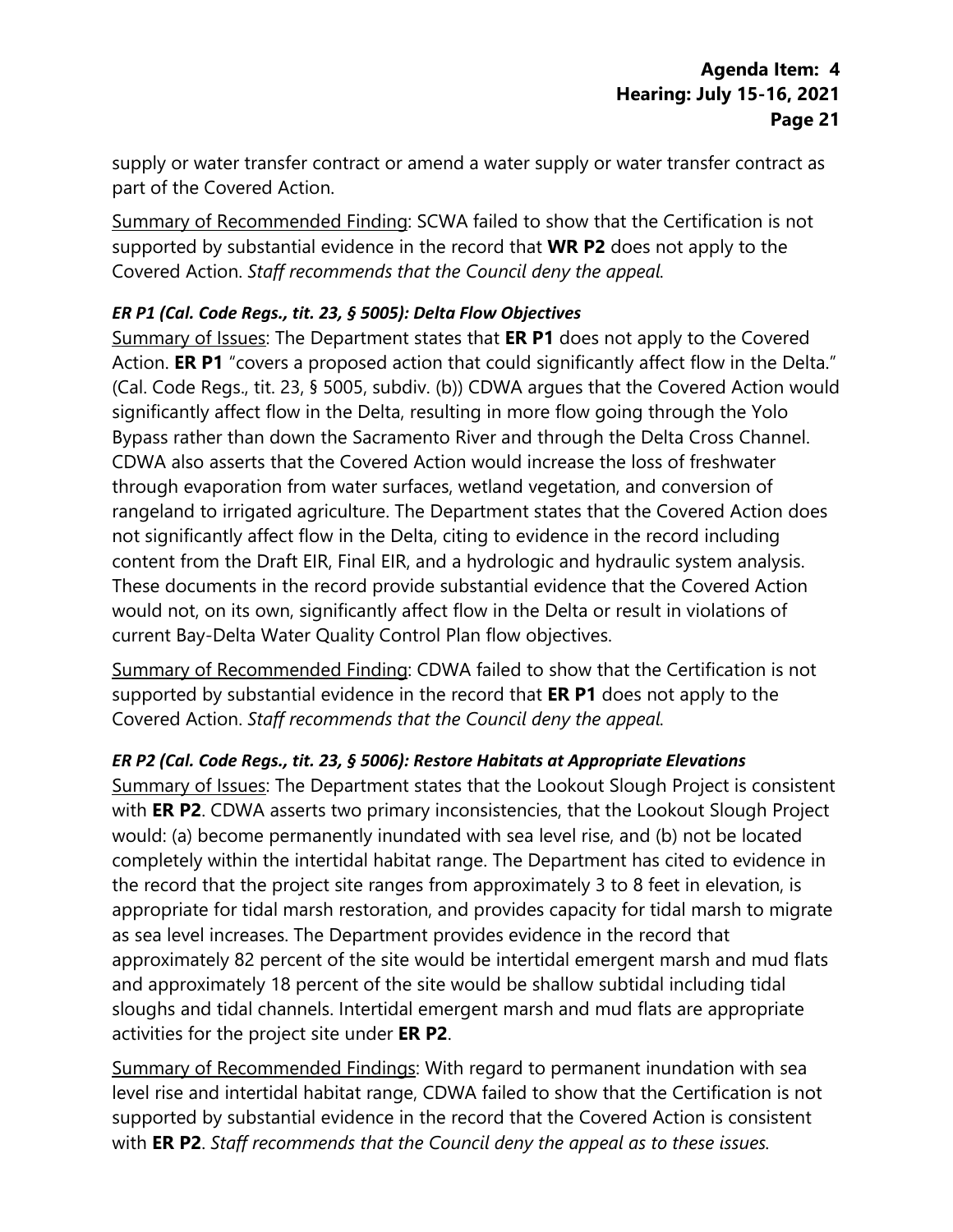### *ER P5 (Cal. Code Regs., tit. 23, § 5009): Avoid Introductions of and Habitat Improvements for Invasive Nonnative Species*

Summary of Issues: The Department states that **ER P5** does not apply to the Covered Action. SCWA, the Districts, and CDWA argue that it does apply, and that the Department should have demonstrated that the Covered Action is consistent with **ER P5. ER P5** covers a proposed action that has the reasonable probability of introducing, or improving habitat conditions for, nonnative invasive species. Substantial evidence in the record shows that the Covered Action does have a reasonable probability of introducing, or improving habitat conditions for, nonnative invasive species.

SCWA, the Districts, and CDWA further claim the Covered Action is inconsistent with **ER P5** due to failure to adequately analyze and avoid or mitigate possible introductions of or improved habitat conditions for nonnative invasive species. SCWA and CDWA also claim that there is inadequate funding available to manage invasive species at the project site. The record shows that the Department has designed the project to minimize the risk of introducing or improving habitat conditions for invasive species and also provided a plan to monitor, control and mitigate invasions at the project site, pursued in partnership with the California Department of Parks and Recreation, Department of Boating and Waterways (DBW) as the sole entity permitted to conduct chemical or mechanical invasive plant control methods in the region.

Summary of Recommended Findings: SCWA, the Districts, and CDWA showed that the Certification is not supported by substantial evidence in the record that **ER P5** does not apply to the Covered Action.

SCWA, the Districts, and CDWA failed to show that the Certification is not supported by substantial evidence in the record that the Covered Action is consistent with **ER P5**. *Staff recommends that the Council deny the appeals.*

### *DP P2 (Cal. Code Regs., tit. 23, § 5011): Respect Local Land Use When Siting Water or Flood Facilities or Restoring Habitats*

Summary of Issues: The Department certifies that the Lookout Slough Project is consistent with **DP P2**. All four Appellants raise substantive arguments that it is not. Appellants identify issues related to conflicts with existing recreational uses of Liberty Island Road, Shag Slough Bridge, and Liberty Island Ecological Reserve; conflicts with existing agricultural uses; conflicts with existing infrastructure; conflicts with use of existing water intakes and beneficial uses of water; conflicts with use of existing water intakes and diversions related to endangered species presence; conflicts with the Solano County General Plan; and conflicts with the Solano County Climate Action Plan.

With regard to recreational use, the record contains evidence that there are existing recreational uses of Liberty Island Road, Shag Slough Bridge, and Liberty Island Ecological Reserve (e.g., bank fishing, hand-launching of kayaks). The record lacks evidence that the Lookout Slough Project would not conflict with these existing uses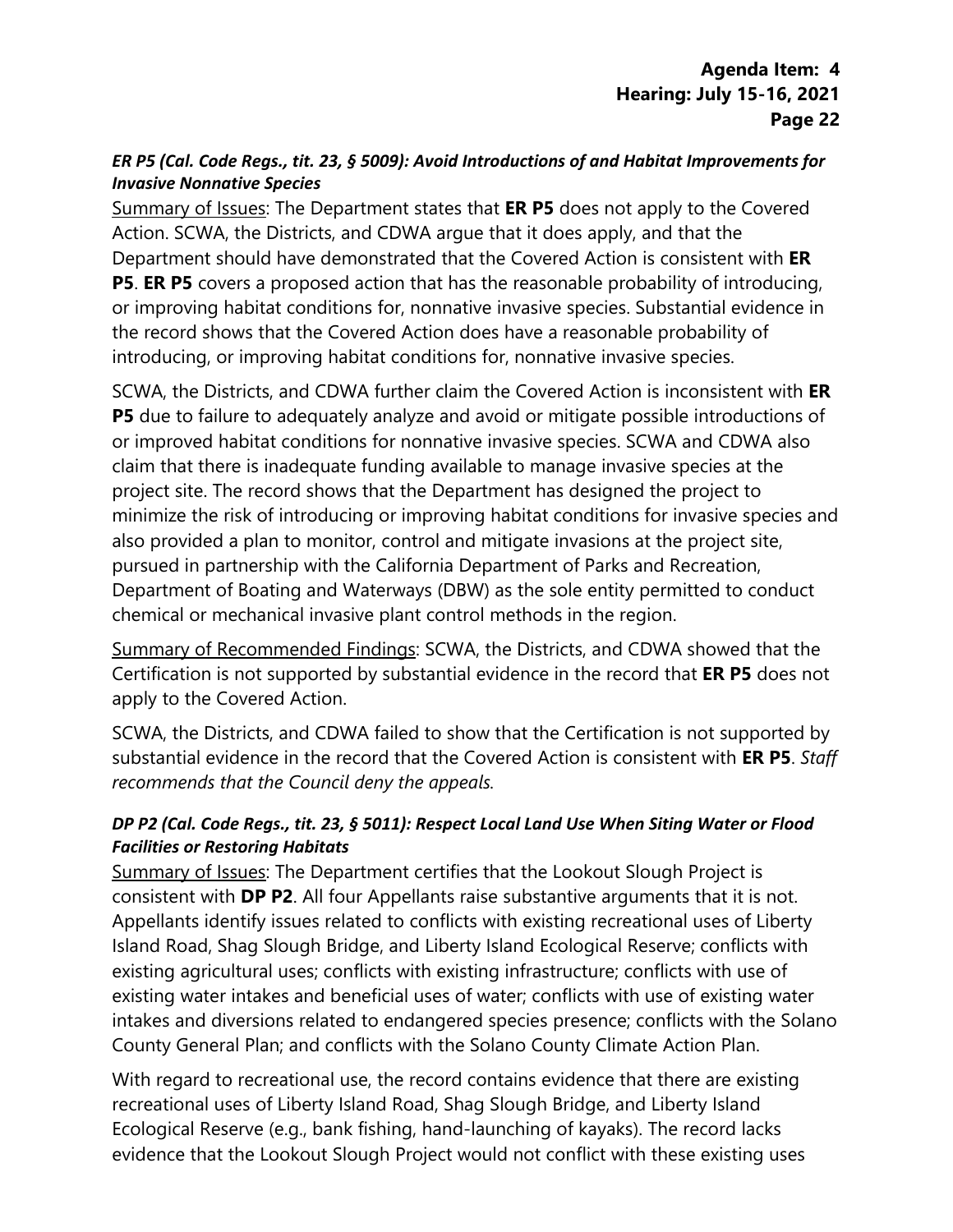with removal of the existing land-based access route to the Liberty Island Ecological Reserve. The record also lacks evidence showing that the Department avoided or reduced conflicts with these existing uses. The Council does not reach a conclusion regarding the feasibility of avoiding a potential conflict with existing uses, because the Certification is not supported by substantial evidence that the Covered Action was sited to avoid or reduce conflicts with existing uses of Liberty Island Road, the Shag Slough Bridge, and LIER.

With regard to all other DP P2 considerations, evidence exists within the record to support the Department's findings of consistency with the Delta Plan.

Summary of Recommended Findings: With regard to recreational issues, LIA has shown that the Certification is not supported by substantial evidence in the record as to the consistency of the Covered Action with DP P2 on the following issues: (a) that recreational uses of Liberty Island Road, the Shag Slough Bridge, and LIER do not constitute existing uses; (b) that the Lookout Slough Project would not conflict with existing recreational uses of Liberty Island Road, the Shag Slough Bridge, and LIER; and (c) that the Department avoided or reduced conflicts with existing recreational uses of Liberty Island Road, the Shag Slough Bridge, and LIER when siting the Lookout Slough Project. *Staff recommends that the Council remand the matter to the Department for reconsideration of these issues.* 

In regard to all other issues, SCWA, the Districts, and CDWA failed to show that the Certification is not supported by substantial evidence in the record that the Covered Action is consistent with **DP P2** as to as to conflicts with existing agricultural uses, conflicts with existing infrastructure, conflicts with use of existing water intakes and beneficial uses of water, conflicts with use of existing water intakes and diversions related to endangered species presence, conflicts with the Solano County General Plan, and conflicts with the Solano County Climate Action Plan. *Staff recommends that the Council deny the appeals as to these issues.*

### *RR P1 (23 CCR section 5012): Prioritization of State Investments in Delta Levees and Risk Reduction*

Summary of Issues: The Certification states that the Covered Action is consistent with **RR P1** because it is consistent with the following **RR P1** Priorities for State Investment in Delta Integrated Flood Management: Levee Network, Localized Flood Protection, and Ecosystem Conservation. CDWA, the Districts, and SCWA raise substantive arguments that the Covered Action is not consistent with the **RR P1** priorities and goals, and that demonstrating consistency is not possible without a detailed levee funding plan. While Appellants assert that the flood protection benefits provided by this Covered Action are not sufficient to demonstrate consistency, no Appellant disputes the Covered Action's consistency with the goals listed under the Ecosystem Conservation or Levee Network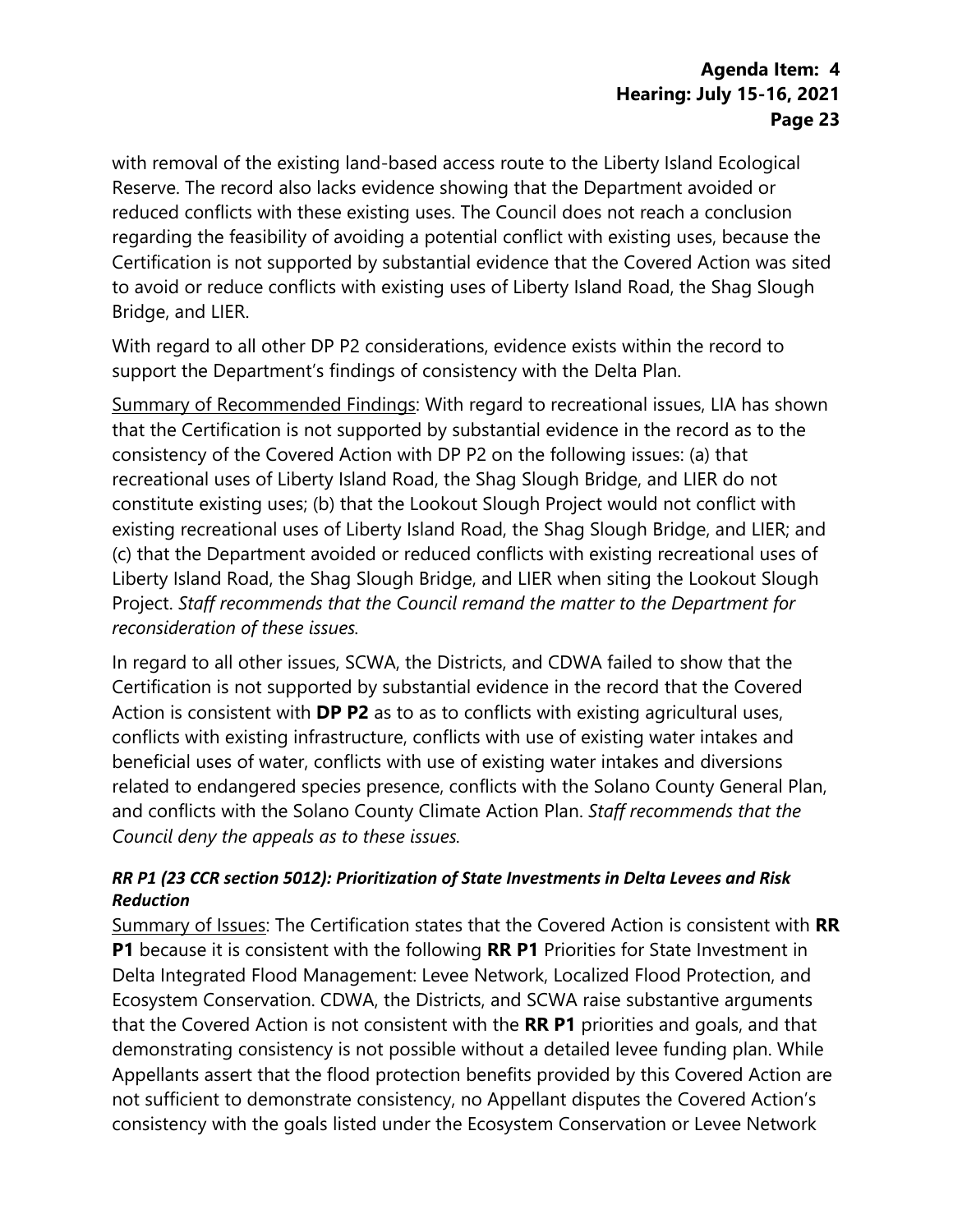Improvements categories. **RR P1** does not require each covered action to address every goal and objective identified in the policy.

Summary of Recommended Findings: CDWA failed to show that the Certification is not supported by substantial evidence in the record that the Covered Action is consistent with **RR P1**. *Staff recommends that the Council deny appeals.* 

### Staff Recommendation

### *Conduct Public Hearing*

Today's hearing provides an opportunity for Councilmembers, all parties, and the public to provide comments prior to Council action on the Proposed Determination. At the hearing, Council staff will briefly summarize the Certification and appeals process for the Lookout Slough Project and review the findings described above. Following the staff presentation, the Department, the Commission, each Appellant, and the public will have an opportunity to address the Council and answer questions from Councilmembers and Council staff.

Staff will be available to answer Council questions about the proposed findings and discuss any potential modifications to the Determination prior to Council action.

### *Consider Adoption of Proposed Determination*

Having completed the process required by Water Code section 85225 et seq. for the appeals, the Council is required to make findings on the appeals pursuant to Water Code section 85225.25. In making the required findings, the Council may consider adopting the Proposed Determination for the Lookout Slough Project following conclusion of the public hearing.

Staff recommends that the Council adopt the Proposed Determination (Attachment 1) and the findings contained therein regarding appeals of the Department's Certification of Consistency for the Lookout Slough Project (Certification Number C20215), inclusive of any modifications directed by the Council that may be read into the record of today's proceedings. The Council may make the findings required by Section 85225.25 by taking action to adopt the Proposed Determination as presented or as modified by the Council following the hearing, or by not adopting the Proposed Determination and making separate findings.

Because the Department's Certification of Consistency for the Lookout Slough Project is not supported by substantial evidence in the record, in part, *staff recommends that, pursuant to Water Code section 85225.25, the Council:* 

- 1. *Adopt the Proposed Determination and the findings contained therein; and*
- 2. *remand the matter, in part, to the Department for reconsideration on the issues recommended for remand under Delta Plan policies G P1(b)(3) and DP P2 as set forth in the Proposed Determination; and*